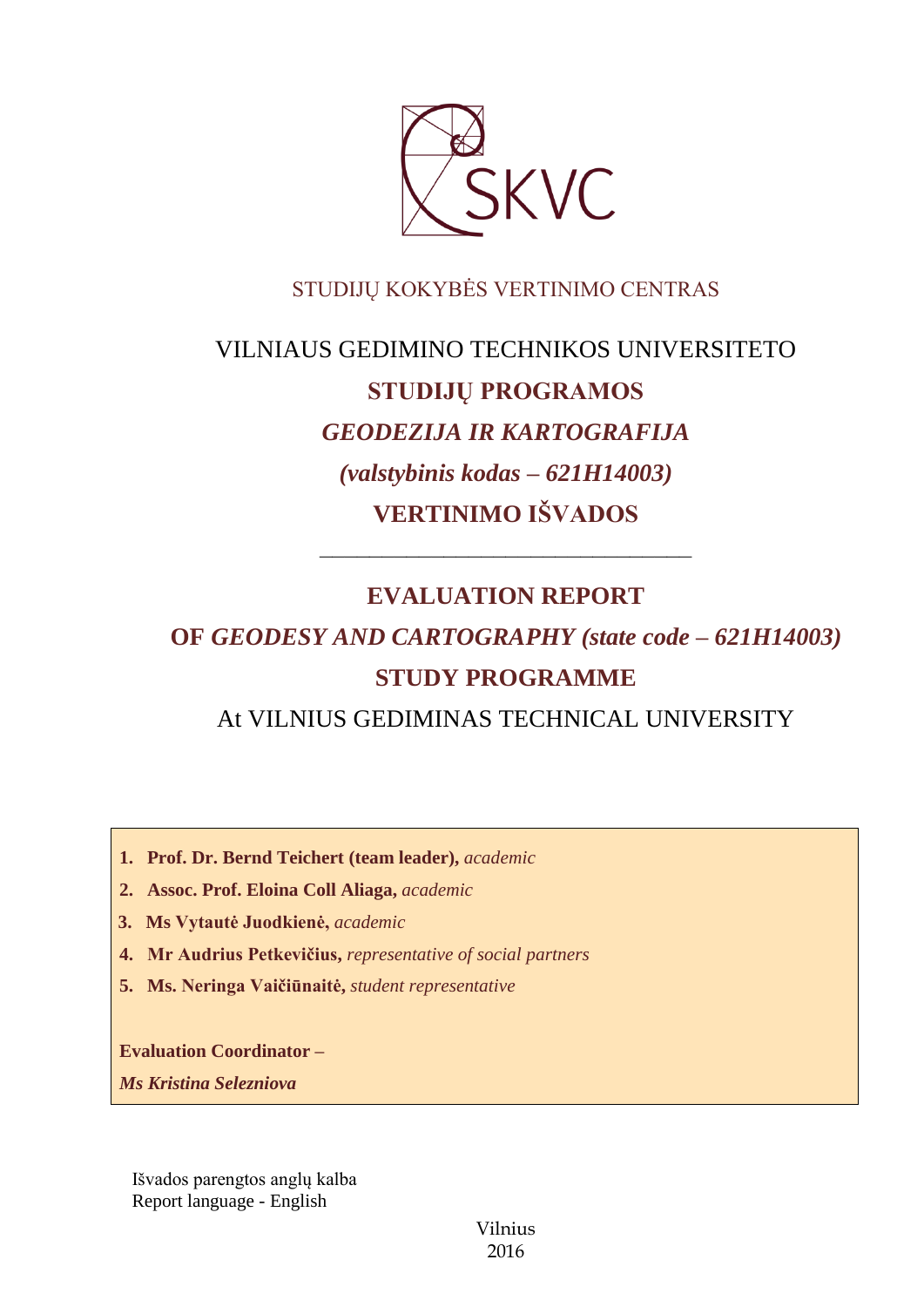# **DUOMENYS APIE ĮVERTINTĄ PROGRAMĄ**

| Studijų programos pavadinimas                           | Geodezija ir kartografija      |
|---------------------------------------------------------|--------------------------------|
| Valstybinis kodas                                       | 621H14003                      |
| Studijų sritis                                          | Technologijos mokslai          |
| Studijų kryptis                                         | Bendroji inžinerija            |
| Studijų programos rūšis                                 | Universitetinės studijos       |
| Studijų pakopa                                          | Antroji                        |
| Studijų forma (trukmė metais)                           | Nuolatinė (2)                  |
| Studijų programos apimtis kreditais                     | 120                            |
| Suteikiamas laipsnis ir (ar) profesinė<br>kvalifikacija | Matavimų inžinerijos magistras |
| Studijų programos įregistravimo data                    | 2010 m. liepos 1 d.            |

# **INFORMATION ON EVALUATED STUDY PROGRAMME**

–––––––––––––––––––––––––––––––

| Title of the study programme.                          | <b>Geodesy and Cartography</b>    |
|--------------------------------------------------------|-----------------------------------|
| State code                                             | 621H14003                         |
| Study area                                             | <b>Technological Sciences</b>     |
| Study field                                            | General Engineering               |
| Type of the study programme.                           | University studies                |
| Study cycle                                            | Second                            |
| Study mode (length in years)                           | Full-time (2)                     |
| Volume of the study programme in credits               | 120                               |
| Degree and (or) professional qualifications<br>awarded | Master of Measurement Engineering |
| Date of registration of the study programme            | 1 July, 2010                      |

© Studijų kokybės vertinimo centras The Centre for Quality Assessment in Higher Education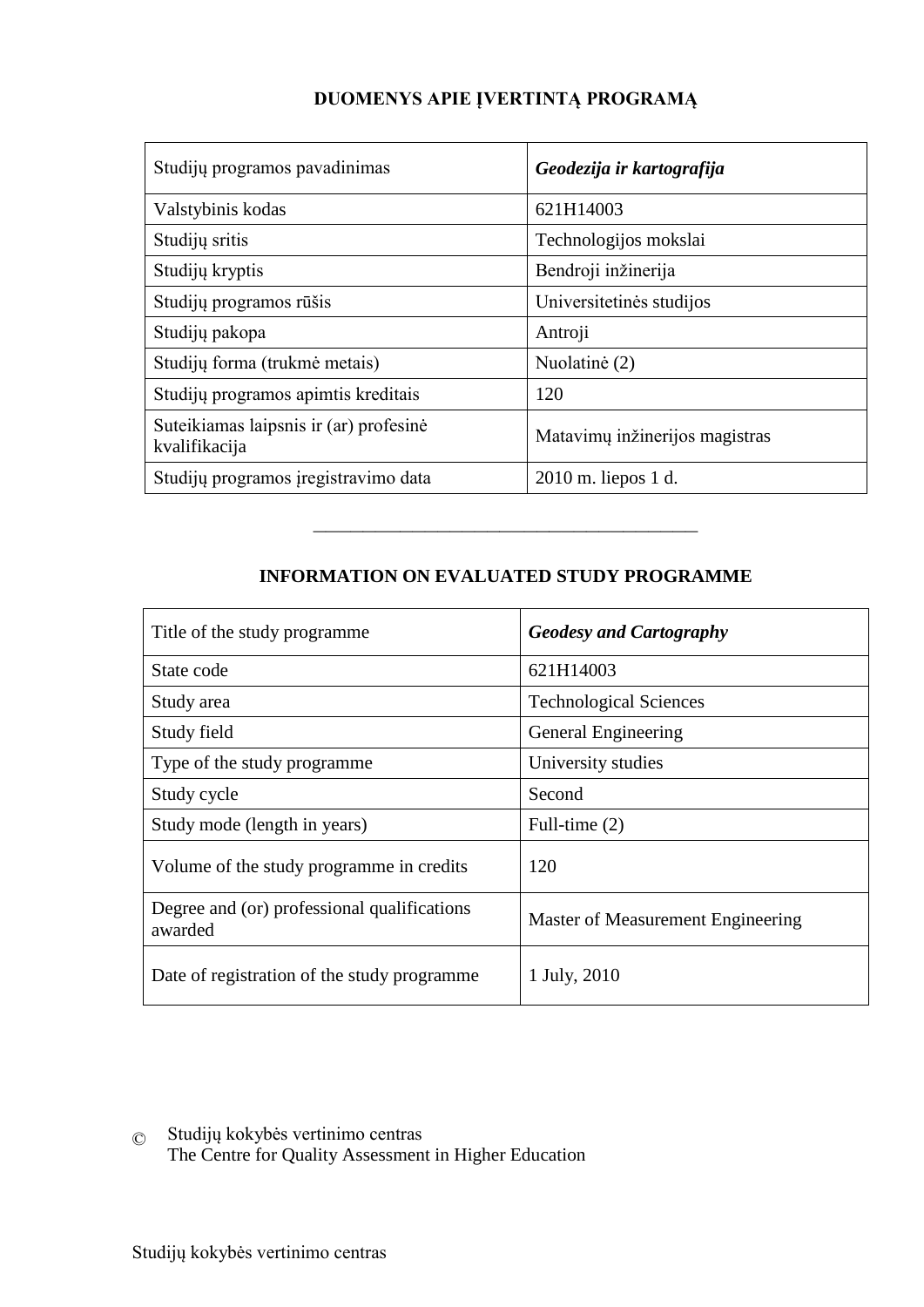# **CONTENTS**

| 1.1. |  |
|------|--|
| 1.2. |  |
| 1.3. |  |
| 1.4. |  |
|      |  |
|      |  |
|      |  |
|      |  |
|      |  |
|      |  |
|      |  |
|      |  |
|      |  |
|      |  |
|      |  |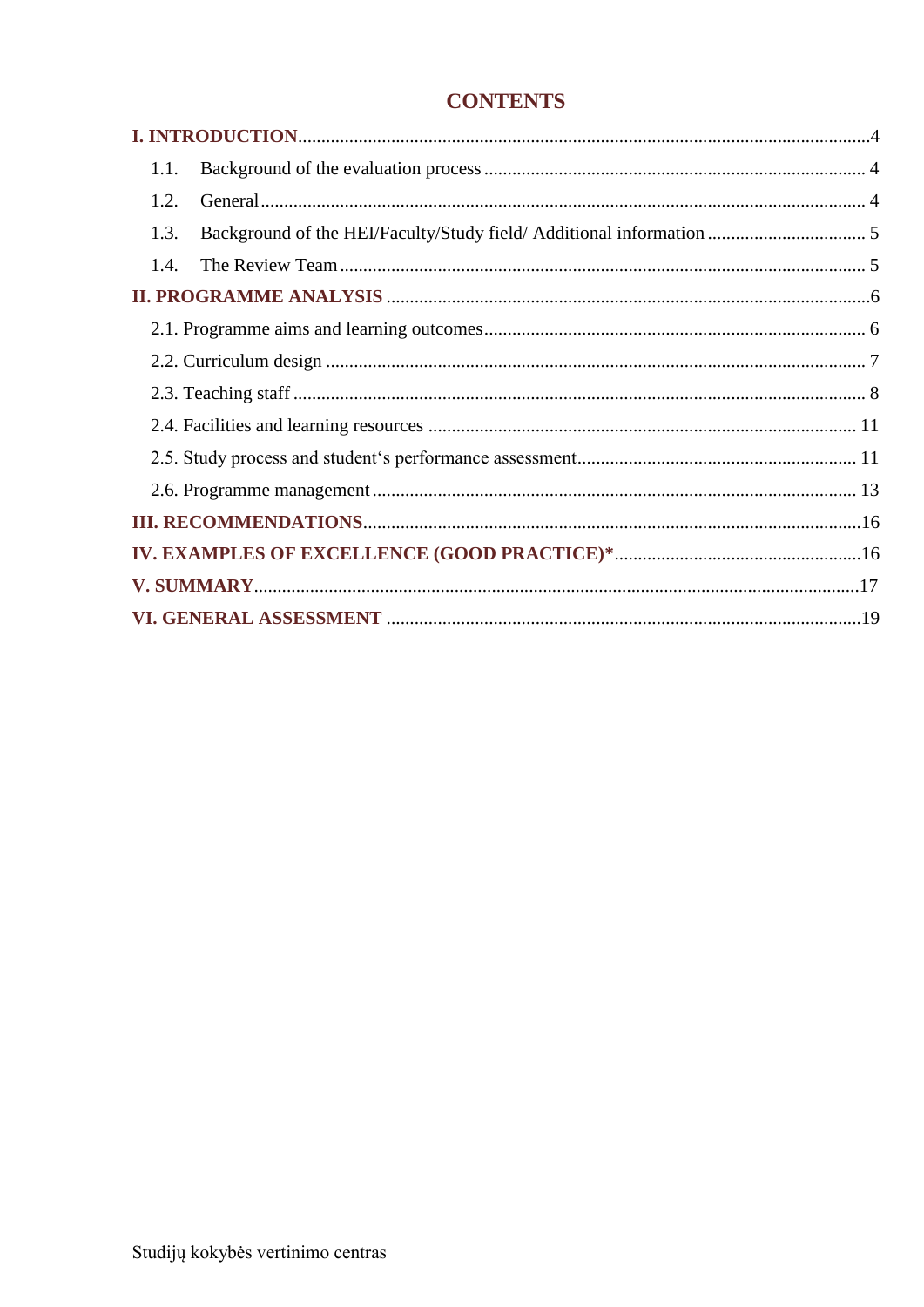# <span id="page-3-0"></span>**I. INTRODUCTION**

#### <span id="page-3-1"></span>*1.1. Background of the evaluation process*

The evaluation of on-going study programmes is based on the **Methodology for evaluation of Higher Education study programmes**, approved by Order No 1-01-162 of 20 December 2010 of the Director of the Centre for Quality Assessment in Higher Education (hereafter – SKVC).

The evaluation is intended to help higher education institutions to constantly improve their study programmes and to inform the public about the quality of studies.

The evaluation process consists of the main following stages: *1) self-evaluation and self-evaluation report prepared by Higher Education Institution (hereafter – HEI); 2) visit of the review team at the higher education institution; 3) production of the evaluation report by the review team and its publication; 4) follow-up activities.* 

On the basis of external evaluation report of the study programme SKVC takes a decision to accredit the study programme either for 6 years or for 3 years. If the programme evaluation is negative such a programme is not accredited.

The programme is **accredited for 6 years** if all evaluation areas are evaluated as "very good" (4 points) or "good" (3 points).

The programme is **accredited for 3 years** if none of the areas was evaluated as "unsatisfactory" (1 point) and at least one evaluation area was evaluated as "satisfactory" (2 points).

The programme **is not accredited** if at least one of evaluation areas was evaluated as "unsatisfactory" (1 point).

#### <span id="page-3-2"></span>*1.2. General*

The Application documentation submitted by the HEI follows the outline recommended by SKVC. Along with the self-evaluation report and annexes, the following additional documents have been provided by the HEI before, during and/or after the site-visit:

| No. | Name of the document                                    |
|-----|---------------------------------------------------------|
|     | Relation Matrix of study subjects and program results   |
|     | Plan of the full-time Master's degree studies           |
|     | Compatibility of the study results, with type and cycle |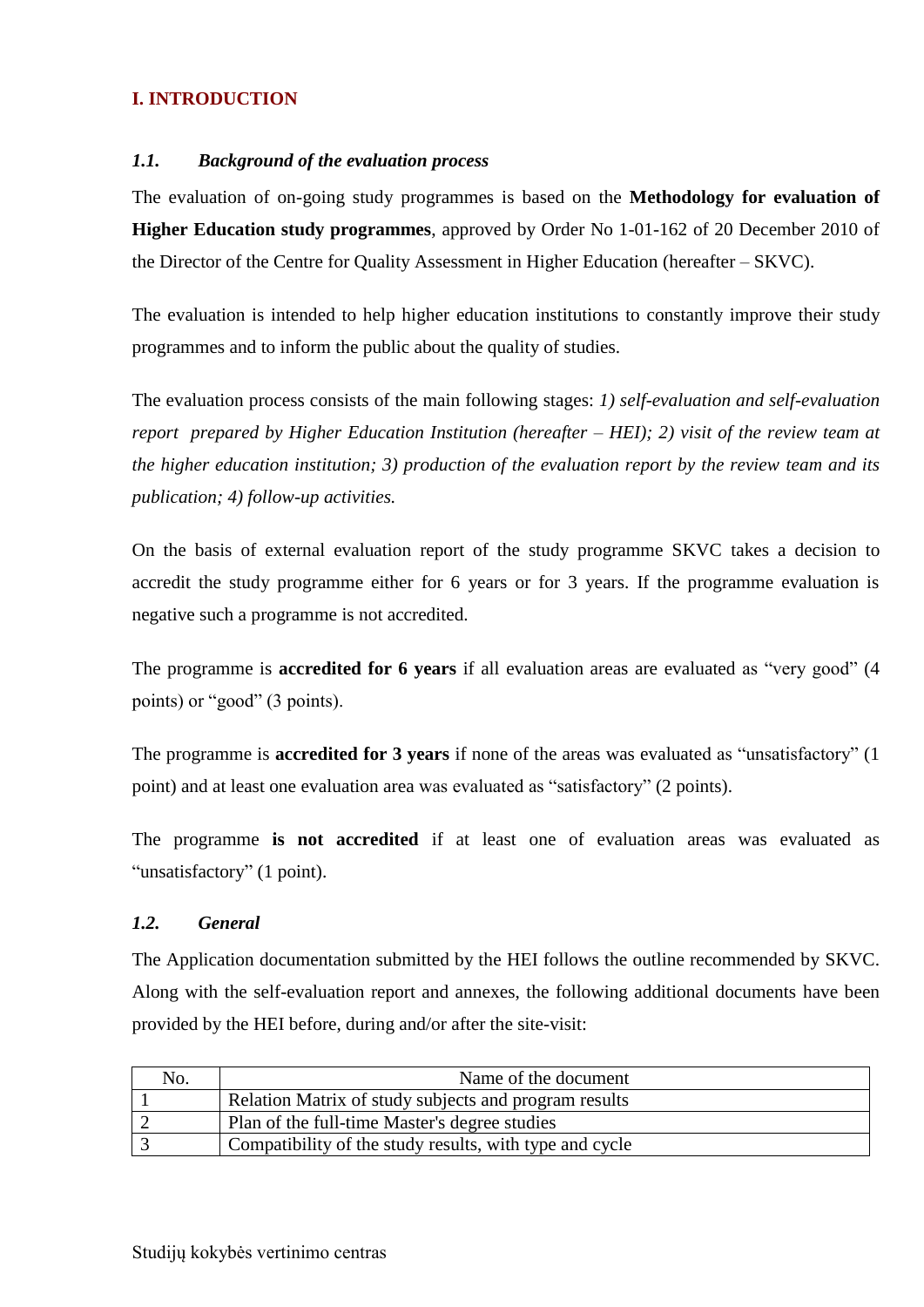# <span id="page-4-0"></span>*1.3. Background of the HEI/Faculty/Study field/ Additional information*

Vilnius Gediminas Technical University (hereafter - VGTU) is a state higher education institution with a history tracing back to 1956, when the Vilnius Branch of Kaunas Polytechnic Institute was established in Vilnius. In 1969 it started functioning as an independent higher technical school and was reorganized into Vilnius Technical University in 1990.

VGTU consists of faculties, departments, scientific and study laboratories, scientific and academic institutes and centres. It is one of the biggest universities in Lithuania and strives to become the leader in technology and engineering studies in the Baltic States. VGTU is an active member in many international organisations and participates regularly in a variety of scientific research and educational international programmes.

The Department of Geodesy and Cadastre has been publishing a periodical scientific journal since 1963. Studies in Geodesy were delivered since 1969. The Institute of Geodesy has been functioning at VGTU since 1992.

The Geodesy and Cartography study program comprise full-time studies during 2 years, comparing to 120 ECTS and it is designed with a structure based on the European directives for Higher Education (Bologna Process). Graduates are awarded a Master's Degree in Measurement Engineering. VGTU aims to educate highly trained, creative and socially active professionals, who would be able to successfully enter the Lithuanian and foreign labour and research markets.

The last assessment of the programme was carried out by an external international expert team and took place in 2013. This is the second external evaluation of the programme.

## <span id="page-4-1"></span>*1.4. The Review Team*

The review team was assembled in accordance with the *Expert Selection Procedure*, approved by Order No 1-55 of 19 March 2007 of the Director of the Centre for Quality Assessment in Higher Education, as amended on 11 November 2011. The Review Visit to HEI was conducted by the team on 2<sup>nd</sup> May, 2016.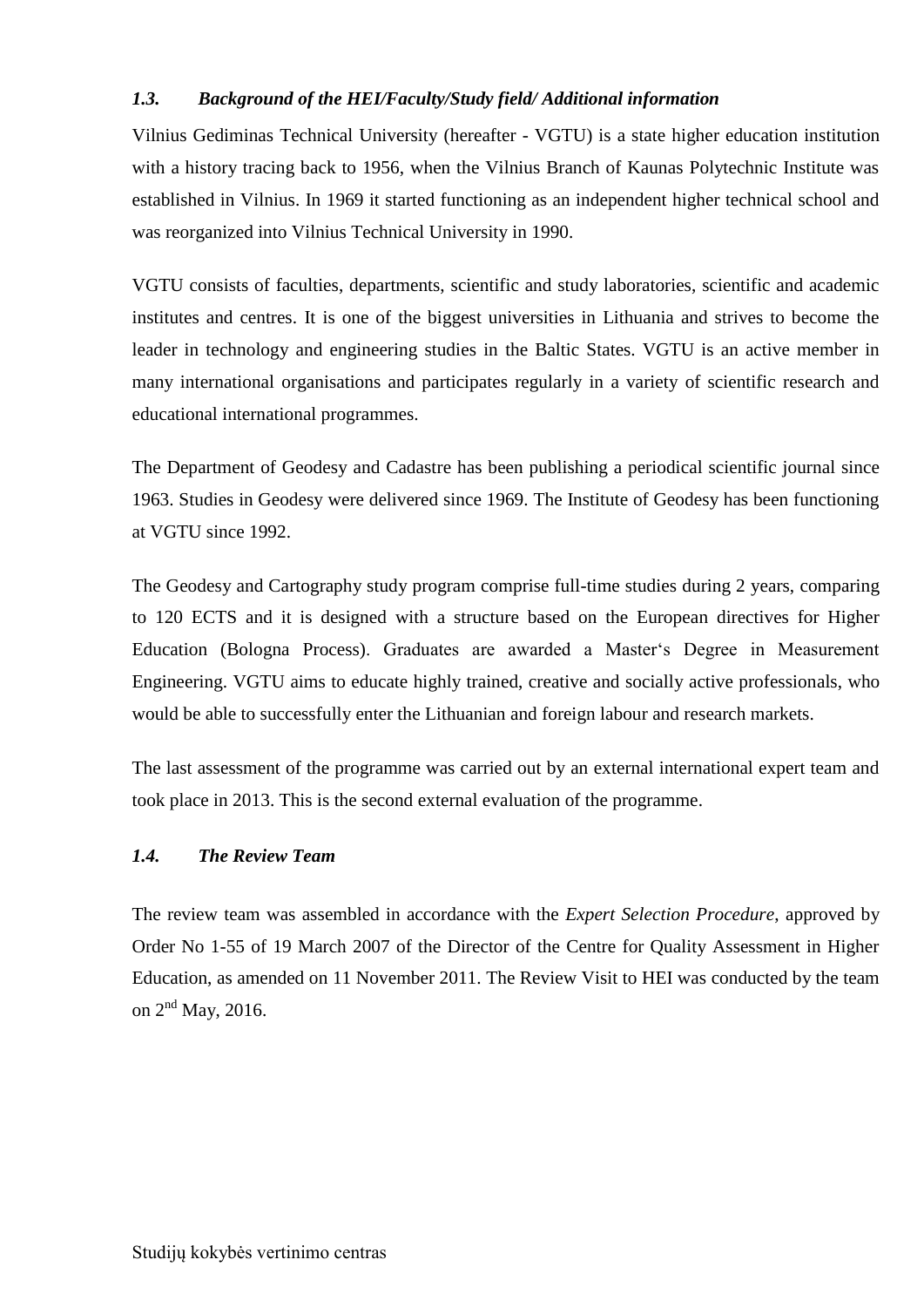- 1. Prof. Dr. Bernd Teichert (team leader), former professor at the University of Applied Sciences, Dresden, Department of Surveying and Cartography; Research assistant (Physical Geodesy) at the Technical University of Berlin, Germany.
- 2. Assoc. Prof. Peregrina Eloina Coll Aliaga, associate Professor in the Cartographic Engineering, Geodesy and Photogrammetry Department, Politechnic University of Valencia, Spain.
- 3. Ms Vytautė Juodkienė, Lecturer at Department of Geodesy at Kaunas College, Lithuania.
- 4. Mr. Audrius Petkevičius, CEO of LLC "Urbanistika", Lithuania.
- 5. Ms. Neringa Vaiciunaite, PhD student of Materials Engineering at Kaunas University of Technology, Lithuania.

#### <span id="page-5-0"></span>**II. PROGRAMME ANALYSIS**

#### <span id="page-5-1"></span>*2.1. Programme aims and learning outcomes*

The reasonably defined aim of the Geodesy and Cadastre study programme of the second cycle granting Master degree of measurement engineering is to train specialists, who upon completing their first cycle studies obtain more fundamental and much more special knowledge in geodesy. With regards to the present situation and development trends in Geodesy and Cartography, as well as to the demands of the Lithuanian science and economy, the study programme includes two specializations: Geodetic Networks and Geographical Information Systems. Graduates can work in the state and private enterprises involved in GIS creation, preparation and management of cadastral information, establish private companies or continue their education in the third cycle studies (unfortunately not in this Department). In order to be qualified for the above-mentioned positions the graduates must obtain knowledge and learning outcomes foreseen in the study programme. Both, students and social partners confirmed this during our visit.

The learning outcomes of the study program are well defined. According to the recommendation of previous external evaluation in 2013 the study programme learning outcomes were recently updated and following EUR-ACE framework standards with 6 learning outcome groups for the accreditation of engineering programme: Knowledge, Investigations, Engineering analysis, Engineering design, Engineering practice and Personal and social skills (according to documents, mentioned in 1.2. part).

One of the most important evidences for reaching the learning outcomes is the quality of final theses. The preparation of the final theses starts in the first semester and is completed in the last one with the public defence of the work at the commission for awarding the qualification degrees. This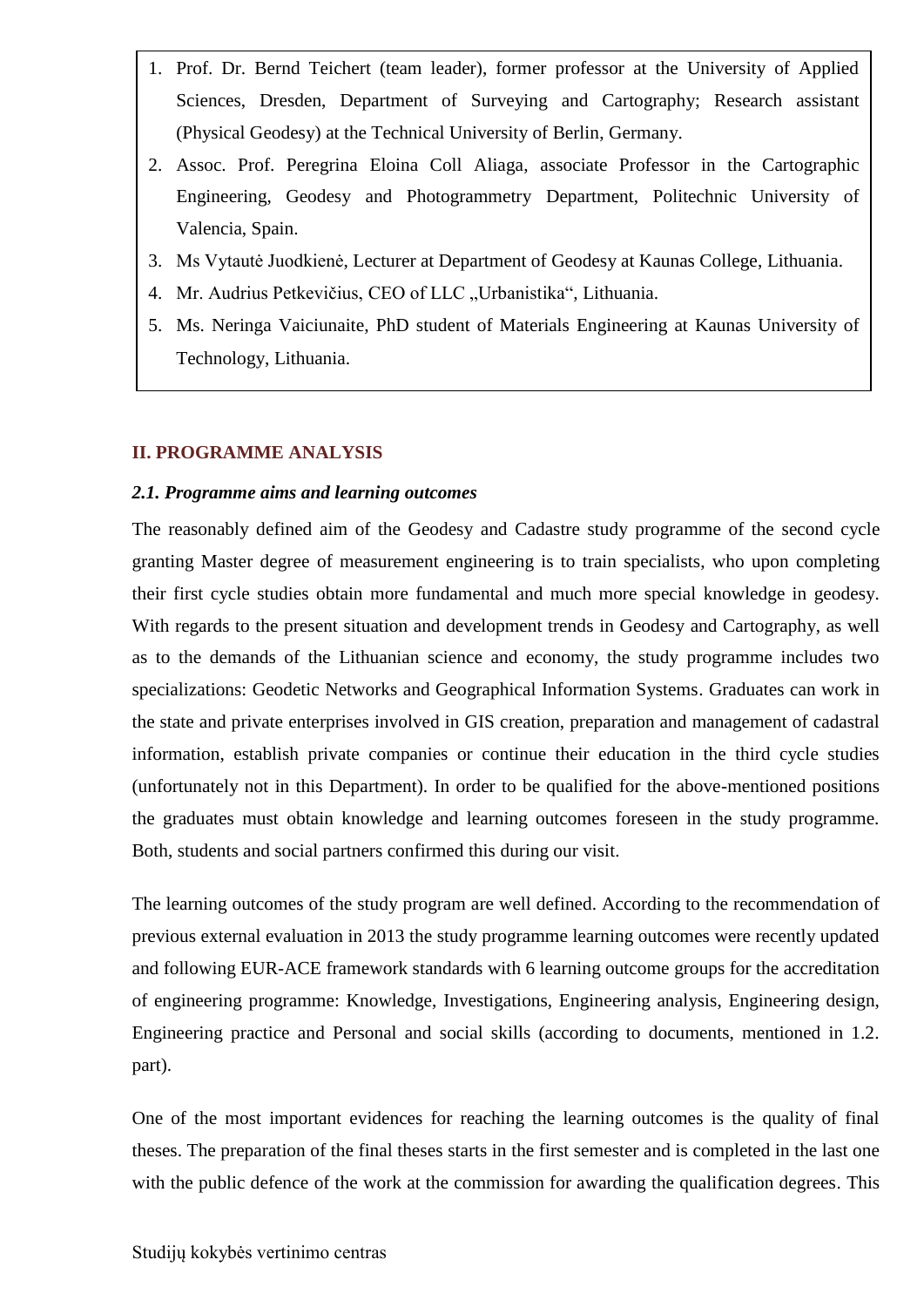rather very early beginning is in accordance with the students and the alumni's as well. The first chosen topic of the final thesis may also be changed during the study time without any problems. This is in accordance with the students and the alumni's as well. The topics of the masters' degree theses meet the expectations of the reviewing team, evaluation team agreed on theses assessment. All the presented final theses were written in Lithuanian with short English summary, foreign literature has been used.

The detailed description of the goals and study results of the Geodesy and Cartography study programme is presented on the VGTU website and also on the website for the applicants. Both of these two web pages are available in English. Furthermore, websites are frequently visited by high schools' pupils, students and social partners, thus the goals and the study results can be easily accessed (page 7 of SER).

The reviewing of the study results is annually supervised by the Committee of the Geodesy and Cartography study programme and the Study Committee of the Faculty of Environmental Engineering. Social partners and students are also involved in the reviewing process as members of both committees. Feedback comes from graduates, employers and geodetic associations; student surveys are carried out as well.

In Lithuania is no similar type of university studies in the field of general engineering granting graduates the Master degree in measurement engineering. The name of the programme, its learning outcomes, content and the qualifications offered are compatible with other Universities in Europe.

An agreement with Riga Technical University for the joint Master's degree study programme was signed in 2014. According to the agreement, both universities will establish a joint Master degree. The common study programme will be entitled "Innovative Solutions in Geomatics"and will be taught in English.

#### <span id="page-6-0"></span>*2.2. Curriculum design*

According to the SER, the curriculum design complies with the national local legislation and the local regulations for the Master programmes. More specifically, the total volume of the academic and individual work hours of the study subjects and the respective volume of the individual study subjects conform to the legal acts of the University Academic Regulations as well as the valid legislation acts of the Republic of Lithuania (page 10 of SER). The duration of the studies is 2 years with two specializations; Geodetic Networks is more related to the origins of surveying and physical geodesy studies whereas Geographical Information Systems (GIS) contains the new topics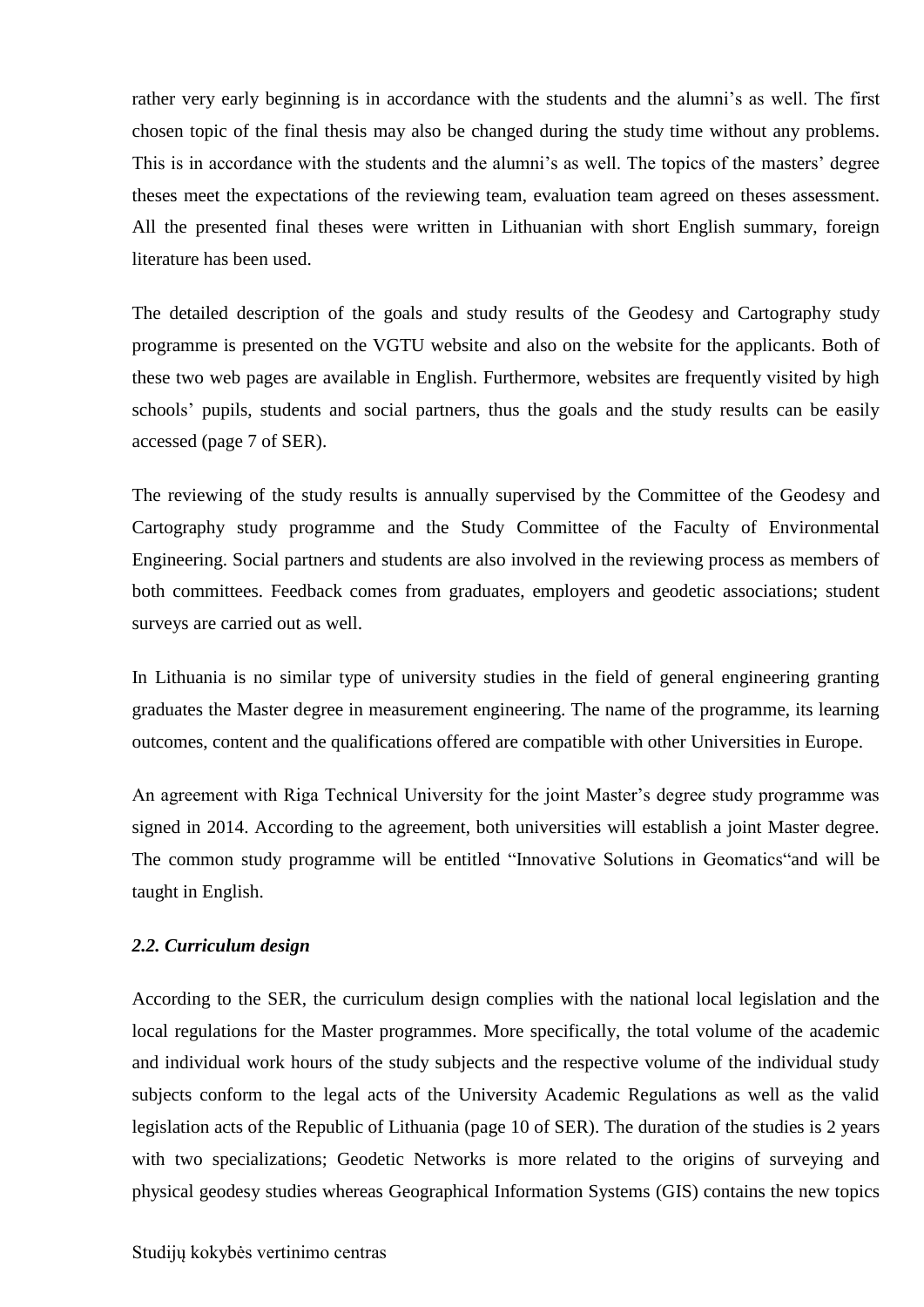about computerized maps, database technologies etc. The information provided in table 3.1 shows: The field of study courses contain 89 credits and the general university courses 4 credits, Final thesis 30 credits and 4 credits for Elective courses. The detailed description of the study subjects are presented in Annex 8.1 and it shows, that the Geodesy study programme comprises courses distributed continuously and logically during semesters; they are not at all repetitive. The content of the subjects seems to be consistent with the type and level of the studies and they also show very detailed the content and methods of the subjects, which are appropriate for the achievement of the intended learning outcomes.

The content of the programme has been created on a sufficiently high level. Because of recommendations from the external experts, students and employers, the programme reflects the latest achievements in science and technologies.

After revision and improvement of the first cycle study programme "Geodesy" and the second cycle study programme "Geodesy and Cartography" in 2014, the determined overlapping between the topics of the programmes was eliminated. In consideration of the experts' conclusions after the external evaluation, the specialization of Cadastre Information Systems in the second cycle Geodesy and Cartography study programme was cancelled in 2015, following the VGTU Rector's order "On cancelling the specialization in the study programme" No.257, on March 10, 2015.

<span id="page-7-0"></span>Although the curriculum design seems to be good the alumni's recommend teaching more software engineering, especially with the knowledge of modern programming languages.

## *2.3. Teaching staff*

The staff providing the study programme meets the legal requirements The qualifications of the teaching staff are adequate to ensure learning outcomes; staff holds high academic degrees and the number of professors and doctors necessary for the provision of the programme far exceeds the minimum. There are 11 staff members, 3 are full- professors and 8 associated professors (academic year 2014/2015). In academic year of 2015/2016, 1 professor and 1 associate professor left the GKK and the study programme. One associate professor did not qualify for the position. They have been replaced by 3 lecturers with a PhD and there are also teachers from the Department of Water Management involved in the programme. It should be noted that programme management followed peer-review recommendations and there have been positive changes in the staff composition of the programme. Teaching staff fulfils the qualification requirements adequate to ensure the learning outcomes. This was proved during review panel visit and according to their qualifications which are illustrated by their wide research activities. According to the personal CVs (Annex 8.3.) and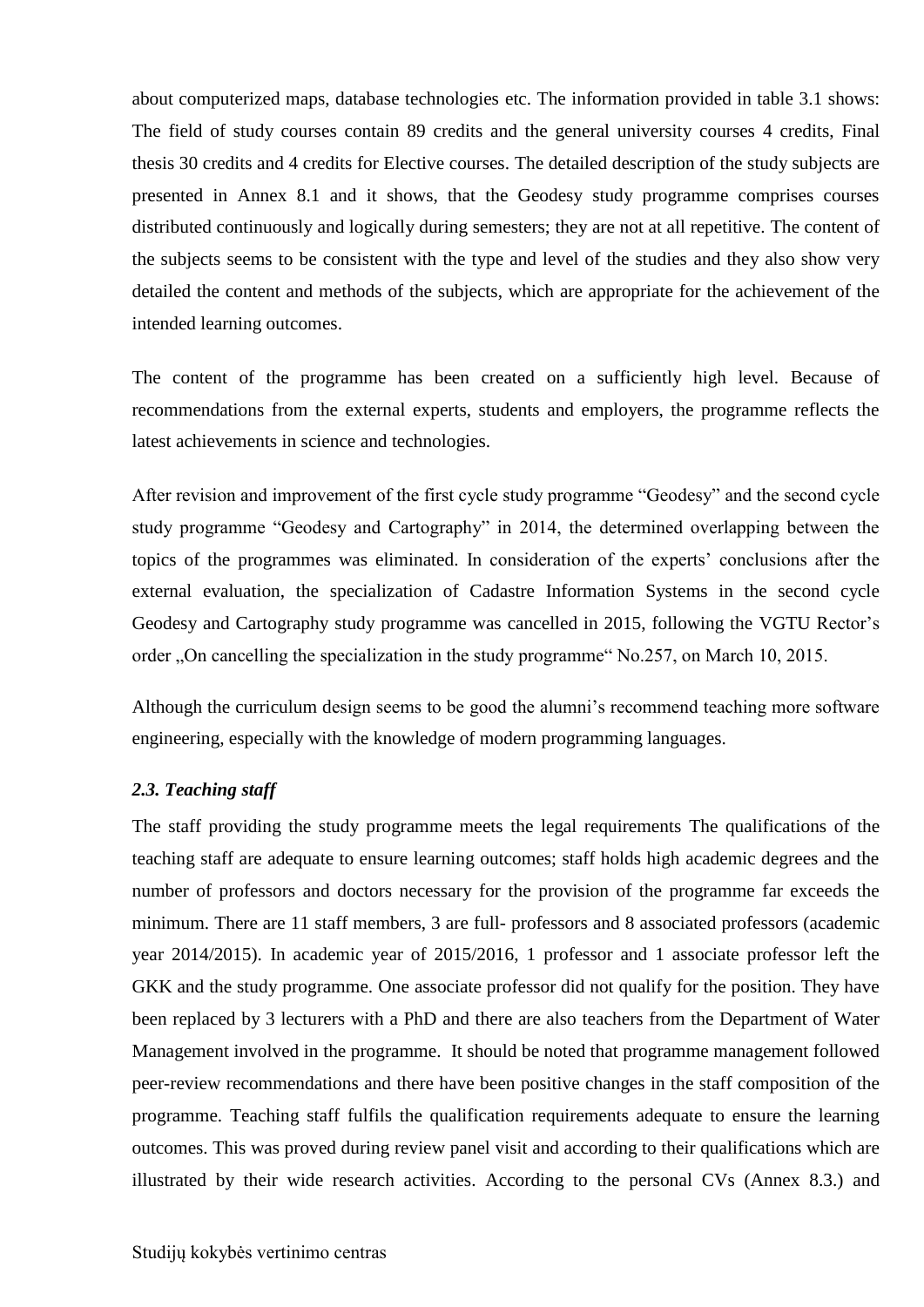Chapter 4 Annex 4.3, the scientific work experience is as follows: 0-5 years - 13% of teachers, 6-10 years - 19%, 11-15 years – 31%, 16-20 years - 13%, 21-25 years - 6%, 26-30 years - 6%, 31-35 years - 6%, 41-46 years - 6%. Teachers collaborate and make research at the VGTU Institute of Geodesy. Many teachers took part in the international science programmes that the VGTU Institute of Geodesy was involved in. Some teachers currently participate in the European project GEO VET Skills Plus (Leonardo da Vinci programme). They also participate in the project "NORDPLUS Framework Programme", which is designed for the teaching institutions in the Baltic countries (Lithuania, Latvia, and Estonia), the Nordic countries (Denmark, Iceland, Norway, Sweden, Finland) and autonomic areas of the Nordic countries (Greenland, Faroe Islands and Aaland Islands).

The adequate number of the teaching staff to ensure learning outcomes is presented in Chapter 4 Annex 4.1, as well as in Fig. 4.1 of SER. During the 2013/2014 academic year, 12 professors were involved in teaching and in academic years of 2014/2015 and 2015/2016, 11 professors were involved in teaching of the study programme. The overall variation of teachers and students number in this study programme looks very positive for the students. Within the last three years the number of students went from 38 over 23 to 26, whereas the number of teachers remained almost the same. Also the ratio (0.42) of teachers and students in the Geodesy and Cartography study programme is really sufficient.

The workload of teachers could not exactly be evaluated because all professors and associate professors are involved in other programmes, thus, their teaching workload in the Geodesy and Cartography study programme constitutes only a small part of the general teaching workload (Chapter 4. Annex 4.4). It seems that the academic workload is very high and therefor the time for more research is rather not available.

Table 4.1 on page 14 of SER shows the structure of the academic staff by their age and occupied positions during the academic year 2014/2015. Teachers with academic experience up to 5 years constitute 19%. Teachers working 6-10 years constitute 13%, 11-15 years - 31%, 21-25 years - 6%, 31-35 years - 6%, 36-40 years - 19%, 41-45 years - 6%. Three young teachers with PhD have joined the Department in 2015.Thus the turnover of the teaching staff is ensured.

The department supports the professional development of the teaching staff by organising courses, seminars, and other similar events. From the information provided in the SER it comes out, within the last 3 years 9 teachers have participated under Erasmus and other exchange programmes, as well as to participate in the organizational meetings of the international research projects; 30 teachers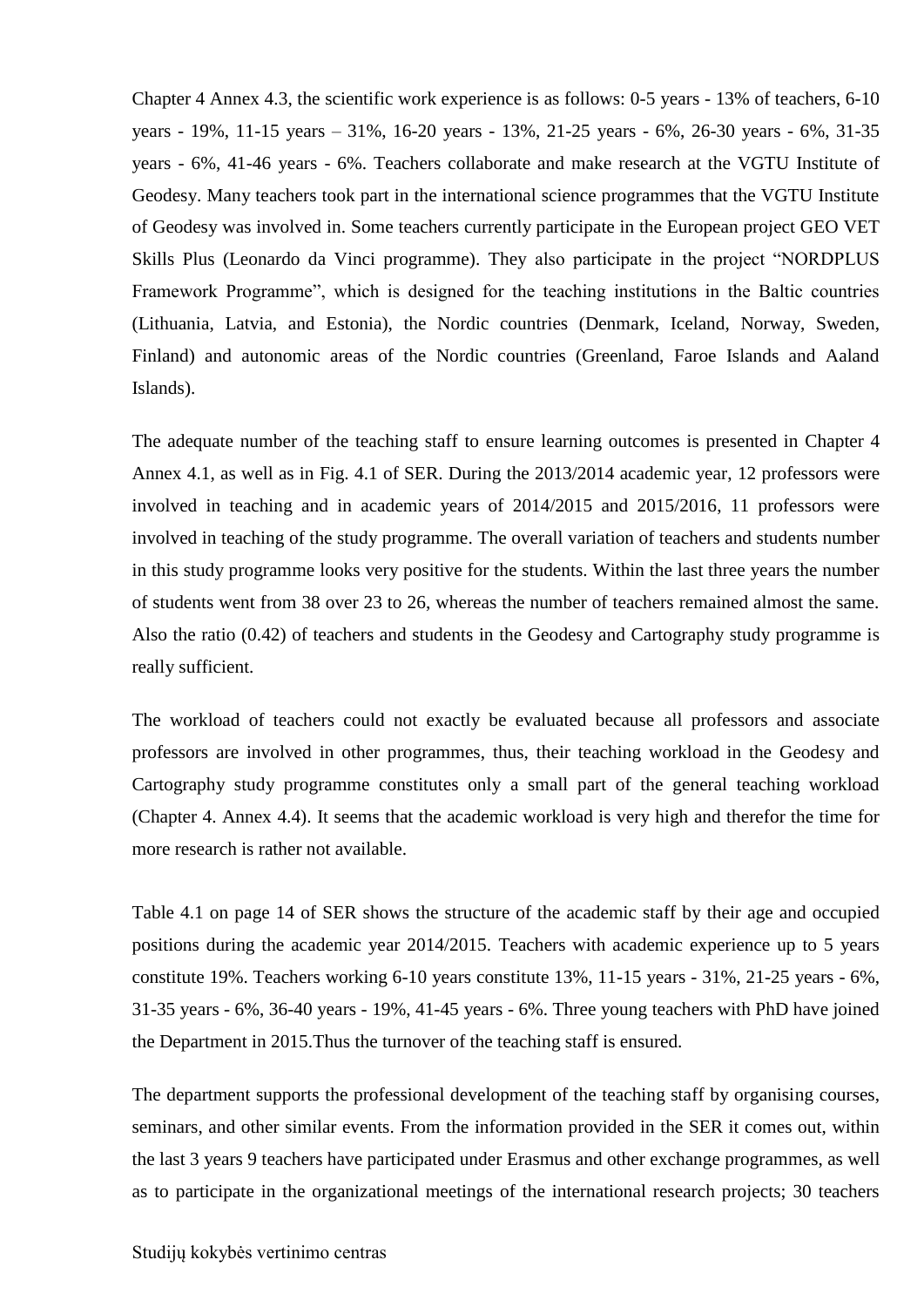were involved in the traineeship programmes with an average duration of 2 months. Anyhow, the international mobility of the teachers is not very high; more international study trips should be carried out. The number of incoming teachers could also be improved.

Moreover, the teachers constantly improve their skills and enhance their qualifications by taking part in various national and international conferences and exhibitions, in various international projects, and collaborating with experts in the field of their interest (page 16 of SER). Therefore, in the course of preparing their lectures, the teachers constantly improve, update and complement the contents of their subjects; it was confirmed by students.

Each year, the University organizes courses for development of the andragogic competence for the teachers. During the analysed period, 5 teachers of the study programme improved their teaching skills by participating in these courses.

The level of the language skills of the teachers is improved by developing the international contacts and participating in the international projects, by publishing their research results in the international scientific journals. Within the 16 teachers there are 12 publications in 2015 in English but not necessarily in international magazines (see CVs).

The teachers of the Geodesy and Cartography study programme participate in the local and international research projects, funded by the Lithuanian State Science and Studies Foundation, the Research Council and various companies. They are also engaged in EU-funded research, studies and development projects. Over the last three years, 8 teachers from 16 of the Geodesy and Cartography study programme participated in 13 research projects. The list of international research projects is presented (Chapter 2. Annex 2.3.). These research activities of the teachers indicate high professional and teaching qualifications.

The university has lost the right to conduct the doctoral studies in the field of Measurement Engineering, there are no more PhD students and therefore the number of researchers will naturally decrease. This is a rather negative ascertainment of any University and the Department should really work intensively on a reestablishment of the doctoral studies. According to the Dean of the faculty this problem will be solved within the next year. Currently, graduates of Geodesy and Cartography study programme have the opportunity to choose other branch doctoral studies being carried out in VGTU, KTU and ASU. In the near future they plan to establish joint doctorates with Universities in Poland and Latvia.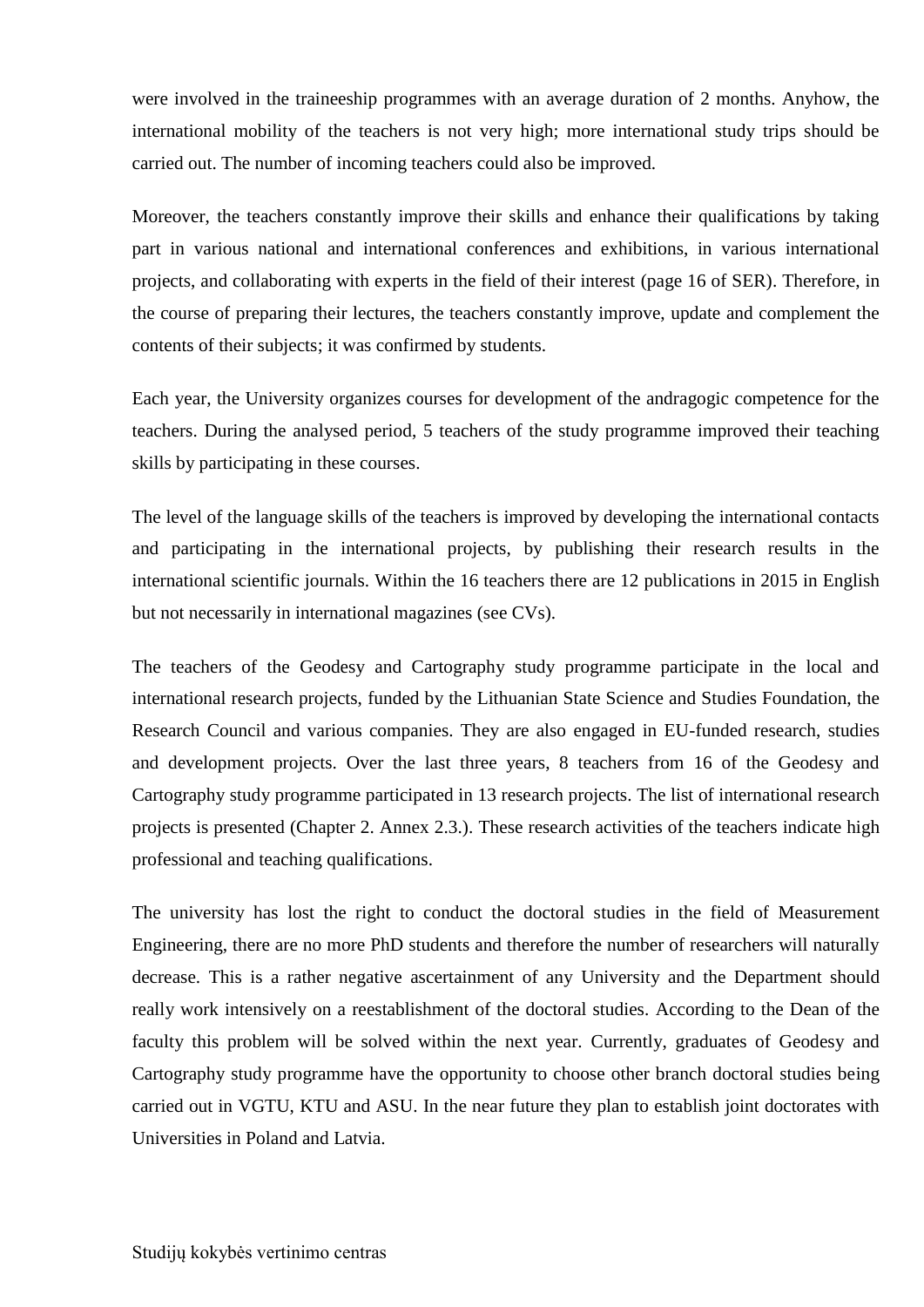#### <span id="page-10-0"></span>*2.4. Facilities and learning resources*

According to the information provided by the SER and the on-site visit the auditoriums, laboratories and computer rooms (equipped with all the necessary licensed software) are adequate in number, size and quality and fully meet the study requirements.

The Department has the necessary modern equipment, which is actively used for academic and research purposes. Besides their own equipment they are using for teaching purposes the equipment belonging to the Institute of Geodesy and to the Civil Engineering Research Centre Laboratory of Geodesy. It could be mentioned that the Department has - besides the normal ones - some very specialised instruments which one cannot find on every university, e. g.: a set of magneto metric instruments ENVI PRO (2 pcs.), non-magnetic theodolite MinGeo 010A (2 pcs.), Gravimeter SCINTREX CG-5, GNSS Receiver Leica Viva GS15, Software for GNSS measurements processing Bernese 5.2. This kind of equipment is especially suitable for interesting research projects and PhD studies. On the roof of the main building they have a permanent GPS station within the Lithuanian and the European network.

The lack of financing limits the possibilities to update the instrumental basis. Business partners do support the Department with most modern equipment (e.g. Drones) in order to get well-prepared students for the labour market. Software from the Open Source Community is only available for GIS, namely QGIS; much more could be implemented and used, e.g. digital Photogrammetry and a GIS server for large data. According to the Head of the Department there will be new software for GIS, Photogrammetry and Remote Sensing in the next academic year.

The university makes availability for students to use the central VGTU library, which is among the most modern libraries in Lithuania, and subsidiary libraries in the Faculties. From the on-site visit it has been seen that the library provides a rich variety of books, textbooks, periodical publications and databases and the electronic catalogues that are also accessible from home. For example the library offers electronic access to some major scientific data bases like Springer Link. The number of printed books and periodicals is satisfactory. The virtual long-distance studying system Moodle is also used (moodle.vgtu.lt).

## <span id="page-10-1"></span>*2.5. Study process and student's performance assessment*

The admission requirements to the programme are clearly explained. The line of applicants is formed based on their competitive marks. All applicants need to have passed examinations in compulsory subjects and completed their course works. Applications for entering the second cycle studies are registered at the web-based applications' registering system. In case of the equal total of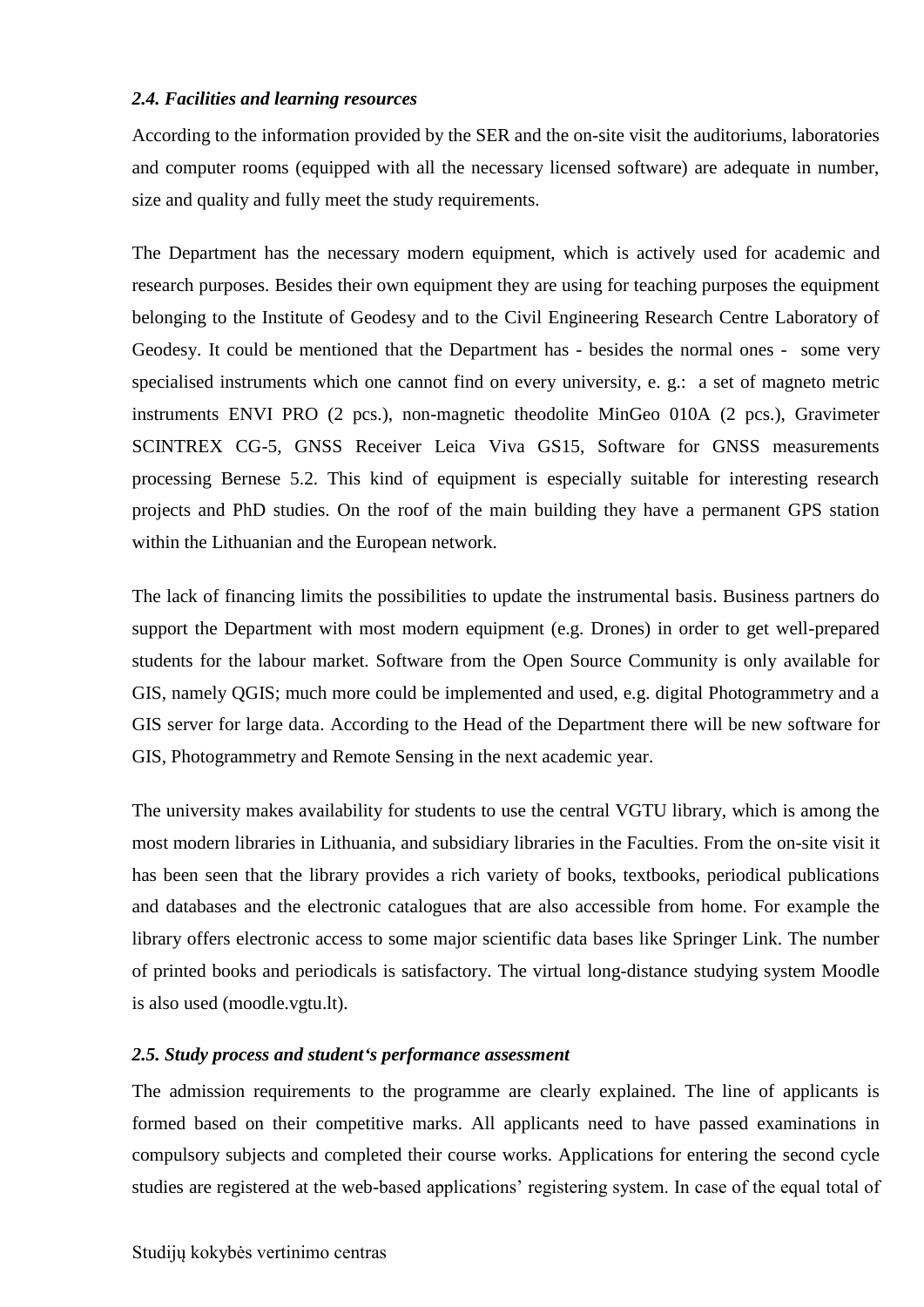competitive marks, the priority is given to a person with higher grade of final thesis or final examination grade, to the one who applied to the specialization listed higher in the application form.

During the last three years the recruitment of students was stabile (according to SER page 22, table 6.3). The drop off rate of this programme is low. About 80% of the students admitted to the *Geodesy and Cartography* second cycle study programme complete it and graduate. The percentage of graduated students has decreased from 86% (2013) to 77% (2015).

Master students are satisfied with study process and their study programme in general. Also, they are happy about coordination of practical work and possibilities to work and study at the same time, and perform practice work in the private companies. The schedule of lectures are quiet flexible.

The equipment of laboratories, computer classes and online study resources are sufficient and easy access. They use electronic resources' such as Moodle. Students are satisfied with the master theses preparation and defence rules. At the start of the first semester they choose supervisor for their final theses and coordinate titles of their final theses. The training timetables are constructed under supervision of the vice-dean of AIF, in accordance with the occupancy rate of relevant teachers and requests from the students. The process of study during all semester is supervised by the head of the department.

Every year conferences of the young Lithuanian researchers "Science – the Future of Lithuania" are organized. GKK is supervising the section on geodesy of these conferences. Following each conference, the selected papers are published in periodical peer-reviewed collection of scientific papers "Geodesy and Cartography", which is referenced in the international database IndexCopernicus. Since 2014, all the papers of the conference are included into the Open Access database. According to the meeting with students it seems that they are participating in research projects actively.

Students have possibilities to participate in student mobility programmes, but their participation rate could be even bigger. Geodesy and Cadastre department has close contacts with the University of Bonn, Neubrandenburg University of Applied Sciences, Karlsruhe University of Applied Sciences, Stuttgart University of Applied Sciences in Germany and etc. During last three years, 1-2 students of the study programme travelled abroad under Erasmus programme every year.

The social support for students is well ensured. Individual study programmes can be organized for the disabled students, active sportsmen or foreign students if necessary. Student groups are appointed with teachers – tutors. Students mentioned that they can reach their teacher easily and be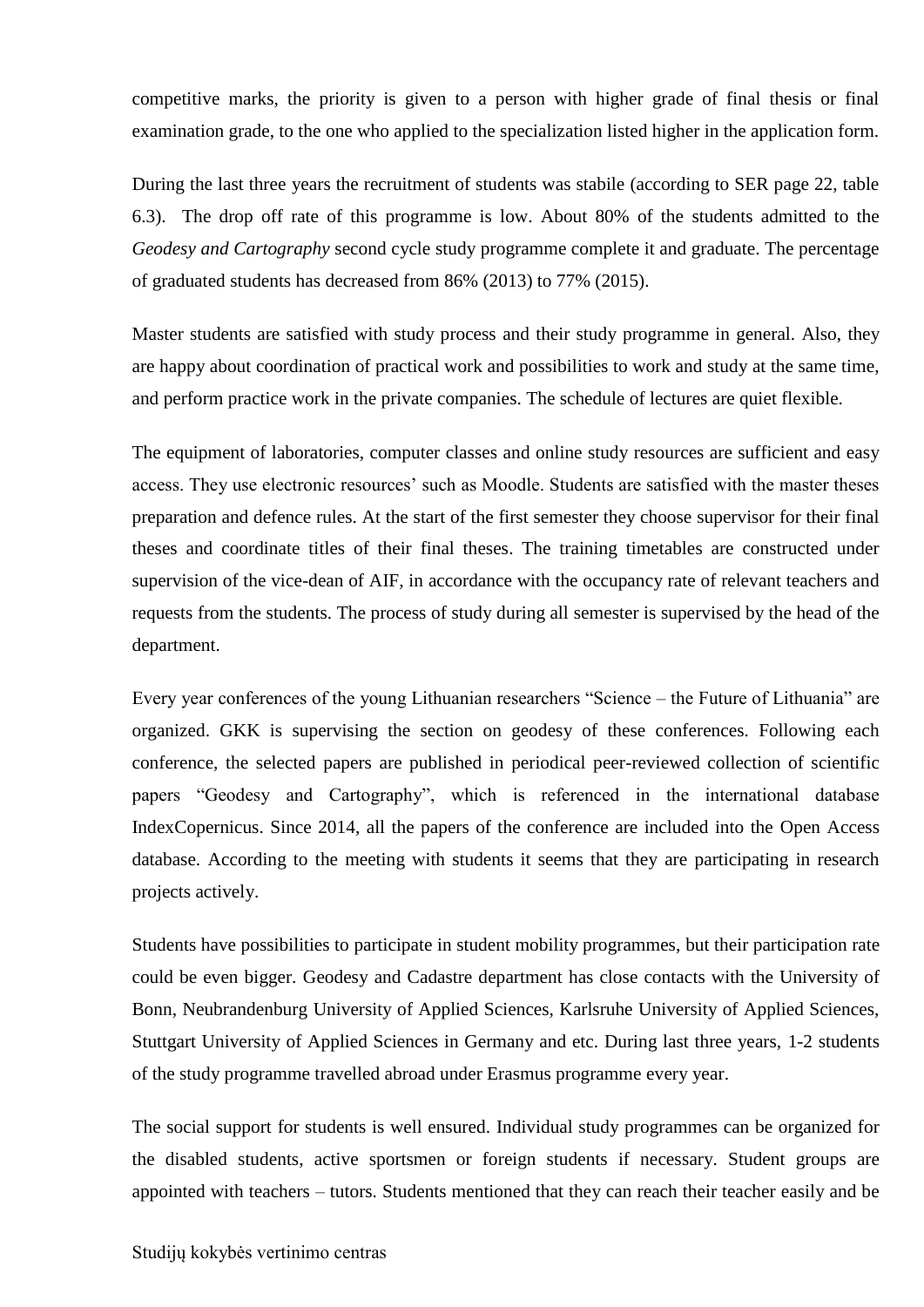consulted about study issues. Also, they were presented with opportunities by Career Office of VGTU. There are different kinds of scholarships – the social and personal types. Students engaged in part-time studies and /or practice under Erasmus or other university exchange programmes are granted motivation scholarship. However, according students' opinion the scholarship does not motivates them enough and only a very few of them gets a scholarship.

The assessment system of students' performance is clear and well explained. Students' knowledge is assessed according to the ten points assessment scale and the criteria proportionate assessment system. The teacher informs students about evaluation criteria and indicates how the level of knowledge will be determined. VGTU handles the issue of academic dishonesty very well by checking students' works by plagiarism system and obliging students to sign declaration of honesty. The site view confirmed that students' final theses and practical works are reasonably marked and recommendations of previous review evaluation team were taken into account.

Professional activities of the majority of graduates meet the programme providers' expectations. Graduates of Geodesy study programme are employed by the state owned and private companies. According SER the skills and capabilities provided by the programme are highly evaluated by employers. Qualification courses can be attended to get a certificate of surveyor or geodesist when it is needed. Almost 100% master students are working and studying at the same time.

#### <span id="page-12-0"></span>*2.6. Programme management*

The responsibilities for the implementation of the study programme are clearly described and appropriately allocated. According to information provided by SER the Study Programme Committee (it was approved in 2015) is supervising and updating the Geodesy study programme in accordance to the VGTU Study Programmes Committee's regulations. The Committee is chaired by the head of the Department of Geodesy and Cadastre (hereafter - GKK). There are two student representatives and a social partner in the Committee.

It performs several functions; e. g., identifying drawbacks and initiating their removal; organizing surveys from students, faculty teachers, alumni and employers on issues of the quality of the study programme; analysing the results of the surveys and publicizing them at the University, its departments and faculties and finally it is organizing a proper presentation of the study programme on the University website (page 30 of SER). Overall, the monitoring programme seems to be good, whereas the employers wanted to be more involved in the whole system.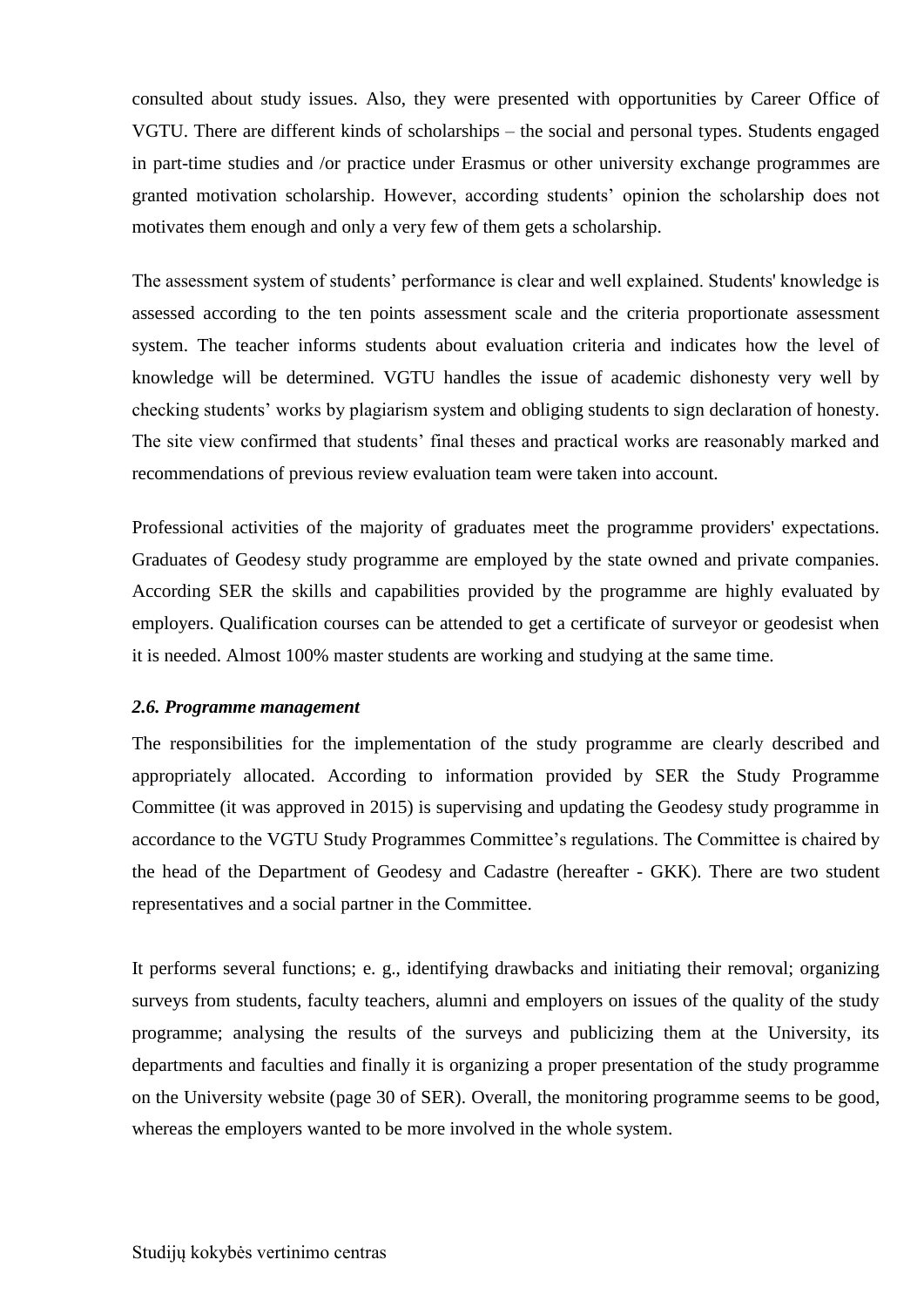According to information provided by SER relevant issues of the studies are discussed at the GKK meetings. Proposals concerning the contents of the subjects and their implementation are submitted to the leaders of the study programme and to the study committee. Regular meetings with students are organized as well (page 39 of SER).

Student surveys regarding the subjects and teachers, their teaching methods and contents of the courses are carried out at least once per semester. Students are participating in improvement of their study programme and give a feedback to administration. They feel that changes are made according them suggestions. Meetings with social partners are organized as well to discuss the quality of the studies, theoretical and practical qualifications of the students. Students confirmed it but employers did not really agree because a more active participation of the employers in the programme design and in the proposal of final projects would be more beneficial for the employability of the graduates.

The system of internal quality assurance is based on the Standards and guidelines for quality assurance in the European Higher Education Area (ESG). National and international requirements are integrated in the VGTU documents for the quality management system. The project entitled "Implementation of the Internal Study Quality Management System" for the whole University has been implemented but it will be further developed (page 31 of SER).

To improve the quality of the programme the student's feedback regarding the subjects taught, their teacher's performance and other information about the university are used. Similarly the opinions of the social partners are also taken in consideration. Information regarding plans of improvement of the study quality and learning outcomes is publicly available to the University academic society, social partners and employers. Part of such information is presented on the web, and part is shared during meetings with students, social partners and employers (see page 31 of SER).

The previous external evaluation of the Geodesy programme took place in May 2013. The Study Programme was given positive evaluation and accredited for 3 years. In summary, it was concluded that the Geodesy study programme is unique in Lithuania in its scientific aspect, and the personnel, employers providing jobs to the graduates and the students are well-aware of that and appreciate it. Collaboration with companies is intense, while employers are satisfied with the graduates. All the advices had been discussed, analysed and many changes of the study programme were implemented successfully (see page 31 of SER).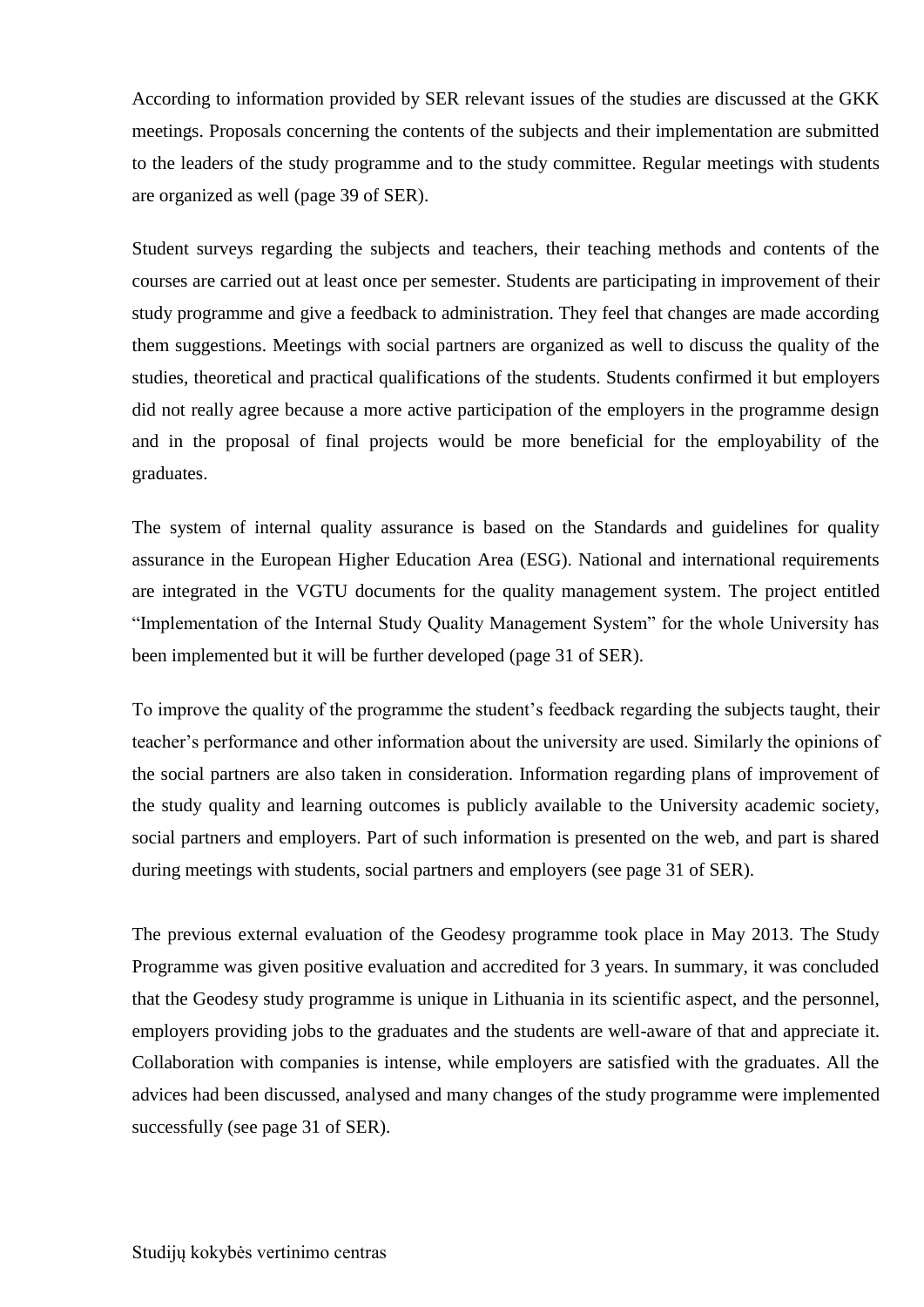The review team advises the management of the programme to improve two important changes. Firstly, the number of outgoing Erasmus students is not sufficiently and the number of foreign incoming and outgoing teachers is very low. The department should look for international students and introduce teaching courses in English as well. Secondly, it is proposed by the reviewing team to improve and increase the overall marketing activities like distribution of printing information leaflets and the participation in international educational fairs. Visits to high-schools where the programme could be explained, might benefit the enrolment of new students in the future. To achieve all these requirements, a very good communication with students, teachers and social partners is necessary. Fortunately this was confirmed during the visit.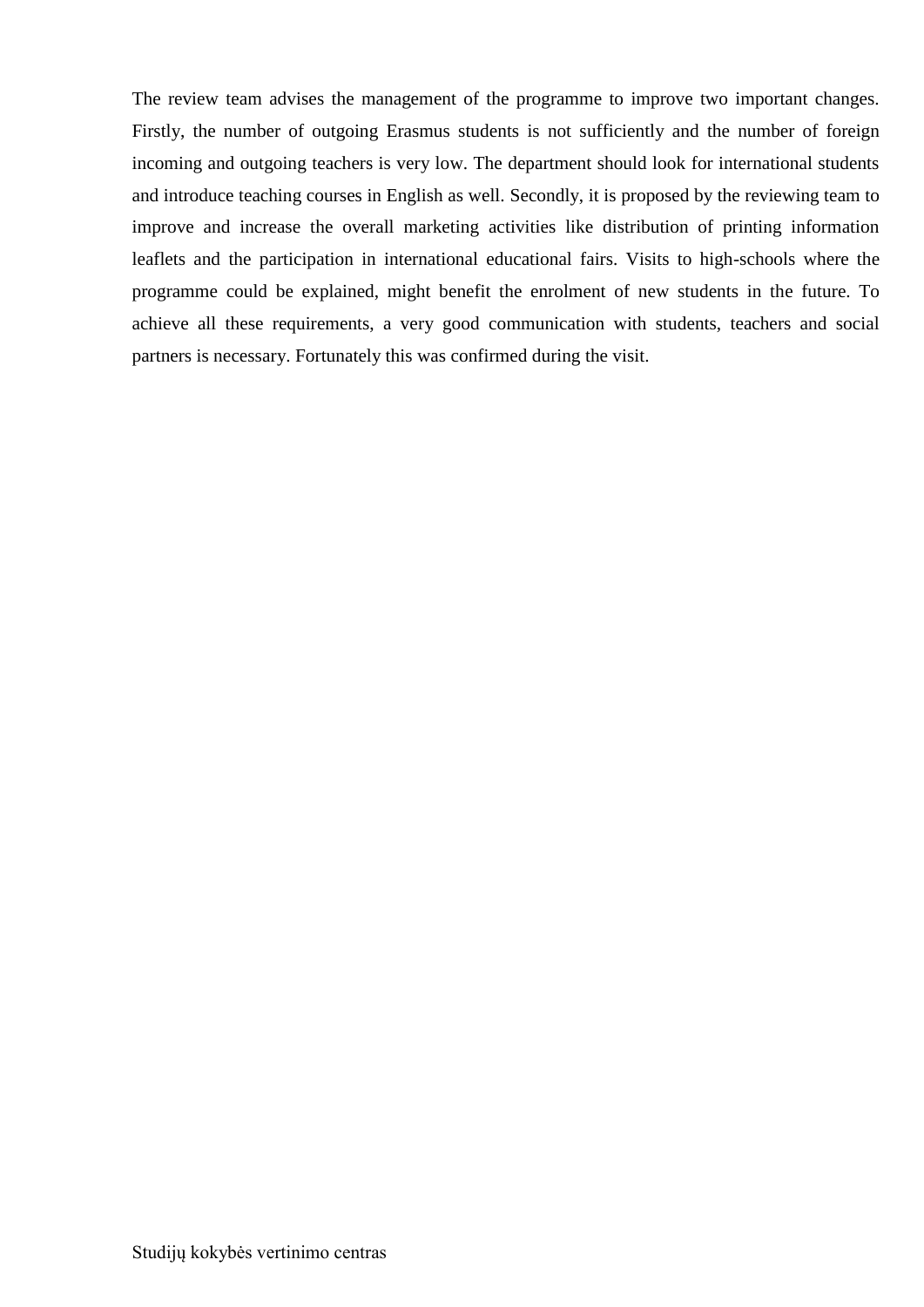## <span id="page-15-0"></span>**III. RECOMMENDATIONS**

- 1. Establish the doctoral studies as soon as possible. Since the university has lost the right to conduct the doctoral studies in the field of Measurement Engineering, there are no more PhD students and therefore the number of researchers will naturally decrease.
- 2. Publishing in peer reviewed international journals by teachers is strongly encouraged.
- 3. Staff and student mobility should be increased (e. g. Erasmus).
- 4. Intensify advertising the study programme in order to increase the number of students (go to schools, open-door day, girls day, etc.).

# <span id="page-15-1"></span>**IV. EXAMPLES OF EXCELLENCE (GOOD PRACTICE)\***

The Geodesy department is a Member of the EUREF Permanent Network  $(EPN)^1$  and the local Lithuanian network with a permanent GPS station on top of the building.

The European Terrestrial Reference System 89 (ETRS89) is used as the standard precise GPS coordinate system throughout Europe. Supported by EuroGeographics and endorsed by the EU, this reference system forms the backbone for all geographic and geodynamic projects on the European territory both on a national as on an international level.

The Department also organize an international geodesy conference every 4 years and publish a journal.

1

<sup>&</sup>lt;sup>1</sup> EPN is a European Network of more than 200 continuously operating GNSS reference stations with precisely known coordinates referenced to the ETRS89. EPN is the key instrument in the maintenance of ETRS89 geodetic datum. The EPN stations collect continuously the observation data from high accuracy GPS/GLONASS receivers. [http://www.epncb.oma.be/]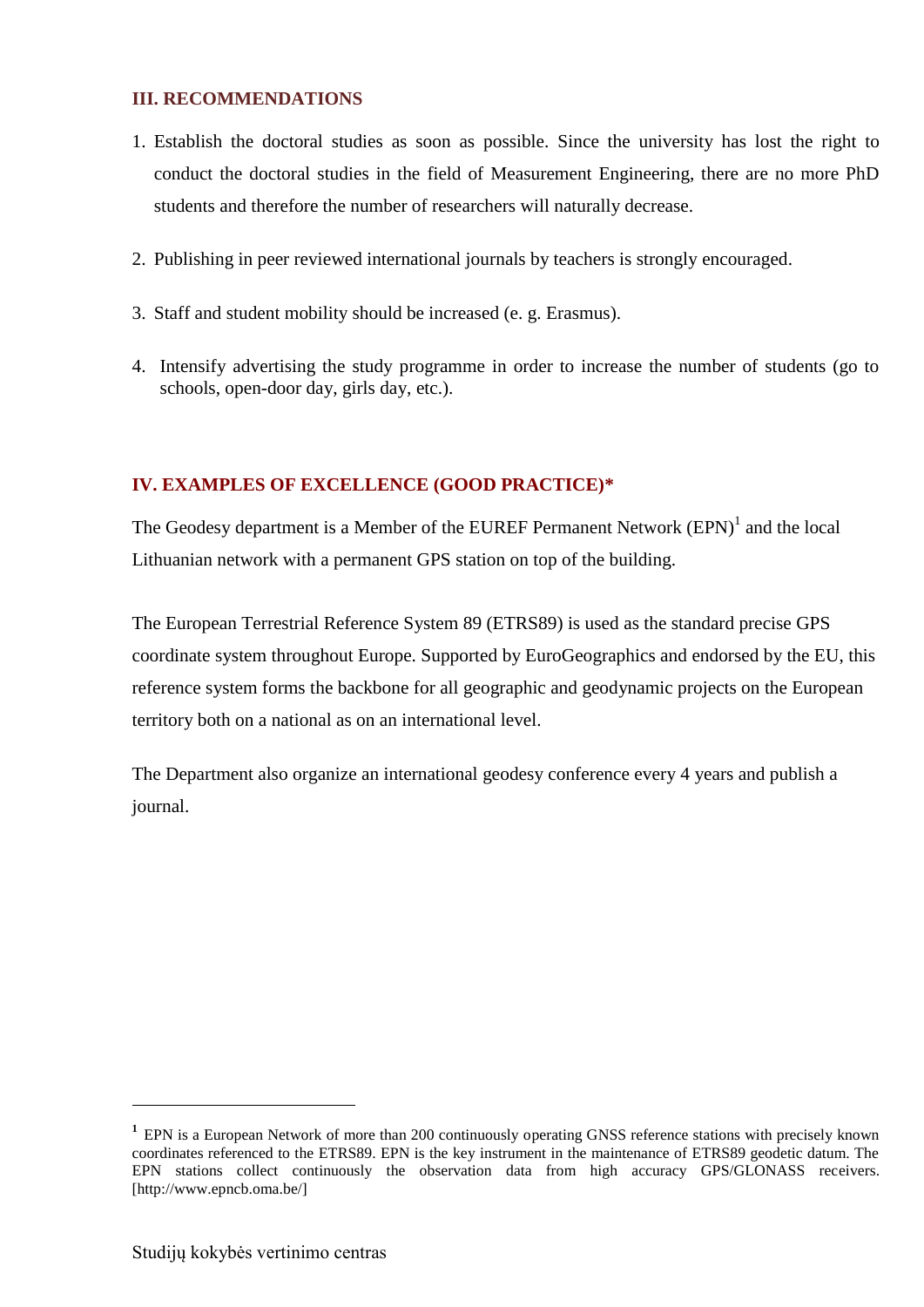#### **V. SUMMARY**

The programme aims and learning outcomes of the Geodesy and Cartography study programme of the second cycle granting Master degree of Measurement Engineering are in accordance with national and international regulations. They are consistent and they cover all important areas of the Geodesy field for a Master degree. A very detailed description of the goals and study results of the Geodesy study programme is presented on the VGTU website and on the website for the applicants. For the reviewing of the study results, feedback is coming from graduates, employers and geodetic associations. The name of the programme, its learning outcomes, content and the qualifications offered are compatible with other Universities in Europe.

The curriculum design is well balanced and covers the most important areas of the field and the credits and their respective distribution is fully in accordance with the regulations. The study subjects comprise courses distributed continuously and logically during semesters. The content of the subjects seems to be consistent with the type and level of the studies. There are some lectures missing or should be given more compliance: Remote sensing and GIS lectures about data modelling and modern programming languages.

The staff meets the legal and qualification requirements and the adequate number of the teachers ensure learning outcomes and the turnover of the teaching staff. The relatively good teachers/students ratio strengthens the special abilities and obtainable knowledge of the students but, it seems that teachers' academic workload is very high and therefor there is not much time for more research. Professional development of the teaching staff is organized by the Department. Teachers of the Geodesy and Cartography study programme participate in the local and international research projects. Although teachers participate in mobility programmes, their mobility should be increased. (e. g. Erasmus). The university has lost the right to conduct the doctoral studies in the field of Measurement Engineering, there are no more PhD students and therefore the number of researchers will naturally decrease. This is a rather negative ascertainment of any University and the Department should really work intensively on a reestablishment of the doctoral studies.

The facilities and learning resources are adequate in number, size and quality and fully meet the study requirements. All necessary modern equipment is mainly available. The Department has some specialised instruments which one cannot find at every University. This kind of equipment is especially suitable for interesting research projects and PhD studies. Unfortunately there is a lack of financing limits, so the possibilities to update the instrumental basis could be improved. However,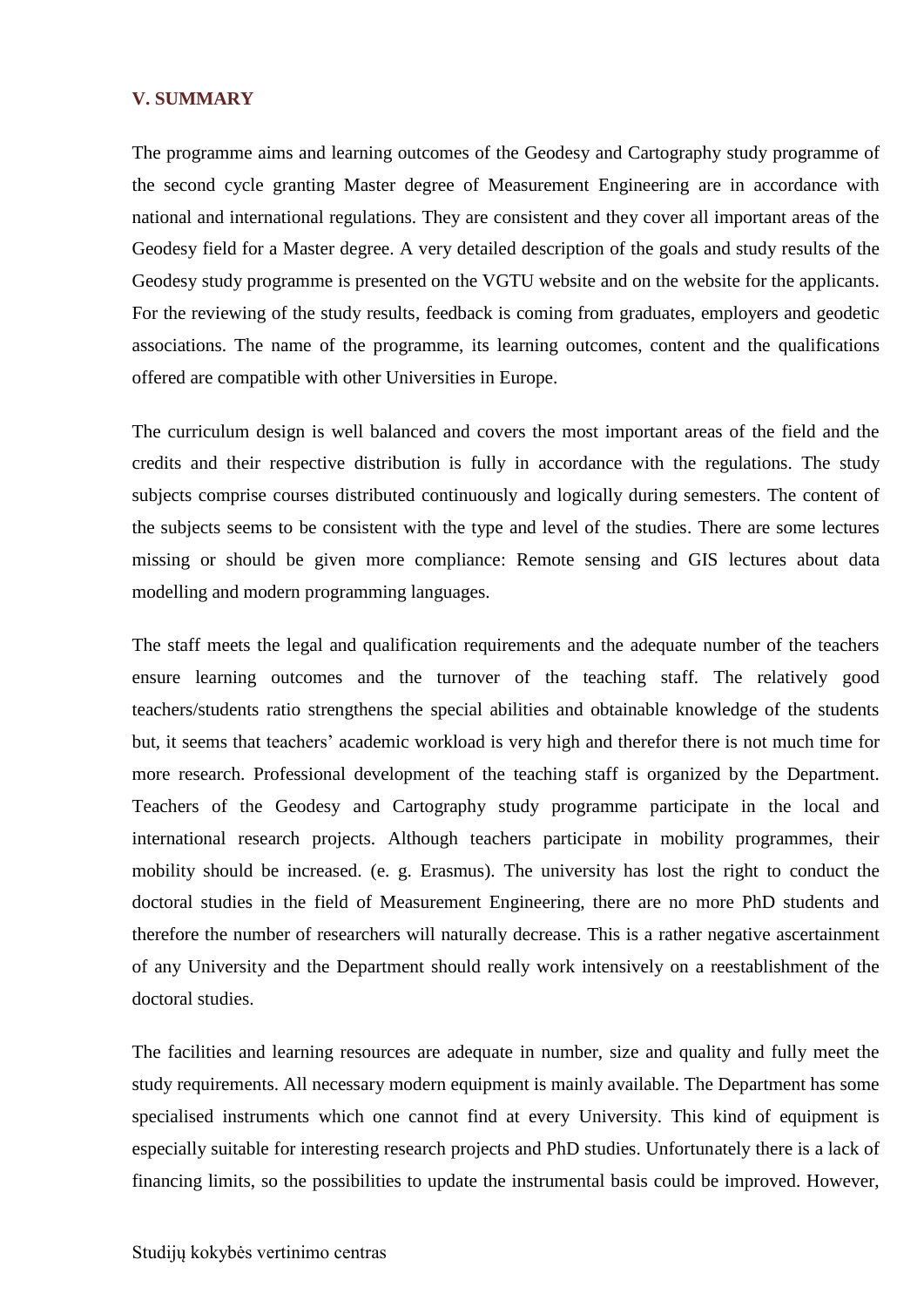business partners do support the Department with most modern equipment (e.g. Drones) in order to get well-prepared students for the labour market. The university makes availability for students to use the central VGTU library and subsidiary libraries in the faculties. The library provides a rich variety of books, textbooks, periodical publications and databases and the electronic catalogues that are also accessible from home. The virtual long-distance studying system Moodle is also used.

The admission requirements to the programme are clearly explained. During the last three years the recruitment of students was stable. About 80% of the students admitted to the *Geodesy and Cartography* second cycle study programme complete it and graduate. Master students are satisfied with study process and their study programme in general. Students participate in student mobility programmes rather less actively. The assessment system of students' performance is clear and well explained. With the every year conferences of the young Lithuanian researchers "Science – the Future of Lithuania" and the permanent GPS station within the Lithuanian and the European network on the roof of the main building students really have two very good highlights. Professional activities of the majority of graduates meet the programme providers' expectations.

Responsibilities for the implementation of the study programme are clearly described and appropriately allocated. The Study Programme Committee is supervising and updating the Geodesy study programme in accordance to the VGTU Study Programmes Committee's regulations. Overall, the monitoring programme seems to be good, whereas the employers wanted to be more involved in the whole system. Information regarding plans of improvement of the study quality and learning outcomes is publicly available to the university academic society, social partners and employers. It is proposed by the reviewing team to improve and increase the overall marketing activities like distribution of printing information leaflets and the participation in international educational fairs. Visits to high-schools where the programme could be explained, might benefit the enrolment of new students in the future.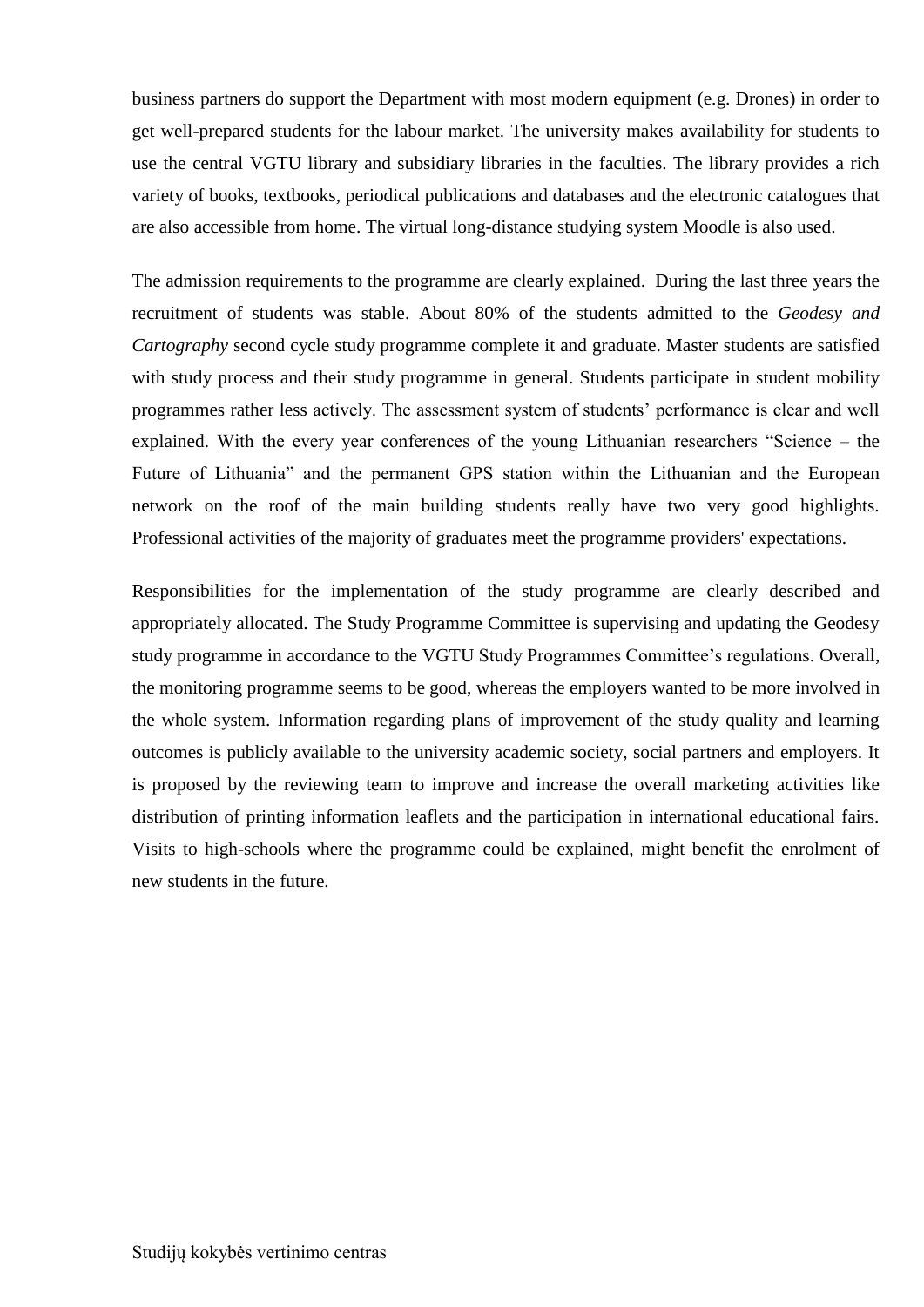# <span id="page-18-0"></span>**VI. GENERAL ASSESSMENT**

The study programme *Geodesy and Cartography* (state code – 621H14003) at Vilnius Gediminas Technical University is given **positive** evaluation.

| No. | <b>Evaluation Area</b>                             | <b>Evaluation of</b><br>an area in<br>points* |
|-----|----------------------------------------------------|-----------------------------------------------|
| 1.  | Programme aims and learning outcomes               |                                               |
| 2.  | Curriculum design                                  | 3                                             |
| 3.  | Teaching staff                                     | 3                                             |
| 4.  | Facilities and learning resources                  |                                               |
| 5.  | Study process and students' performance assessment |                                               |
| 6.  | Programme management                               |                                               |
|     | <b>Total:</b>                                      |                                               |

*Study programme assessment in points by evaluation areas*.

\*1 (unsatisfactory) - there are essential shortcomings that must be eliminated;

2 (satisfactory) - meets the established minimum requirements, needs improvement;

3 (good) - the field develops systematically, has distinctive features;

4 (very good) - the field is exceptionally good.

| Grupės vadovas: | Prof. Dr. Bernd Teichert        |
|-----------------|---------------------------------|
| Team leader:    |                                 |
| Grupės nariai:  | Assoc. Prof. Eloina Coll Aliaga |
| Team members:   |                                 |
|                 | Ms Vytautė Juodkienė            |
|                 | Mr. Audrius Petkevičius         |
|                 | Ms Neringa Vaičiūnaitė          |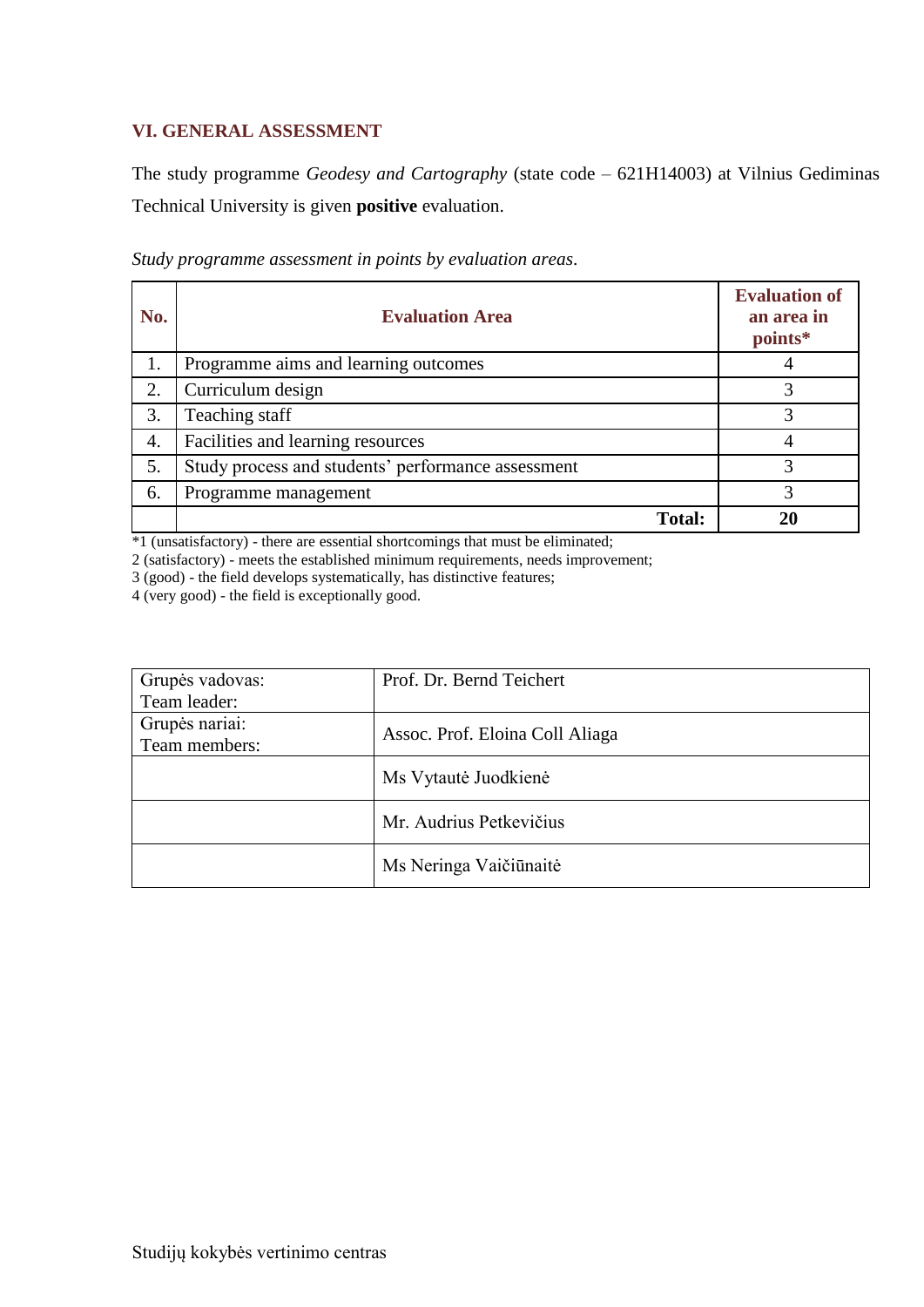#### **VILNIAUS GEDIMINO TECHNIKOS UNIVERSITETO ANTROSIOS PAKOPOS STUDIJŲ PROGRAMOS** *GEODEZIJA IR KARTOGRAFIJA* **(VALSTYBINIS KODAS –** *621H14003***) 2016-07-19 EKSPERTINIO VERTINIMO IŠVADŲ NR. SV4-174 IŠRAŠAS**

<...>

#### **V. APIBENDRINAMASIS ĮVERTINIMAS**

Vilniaus Gedimino technikos universiteto studijų programa *Geodezija ir kartografija* (valstybinis kodas – 621H14003) vertinama **teigiamai**.

| Eil. | <b>Vertinimo sritis</b>                          | <b>Srities</b> |
|------|--------------------------------------------------|----------------|
| Nr.  |                                                  | jvertinimas,   |
|      |                                                  | balais*        |
| 1.   | Programos tikslai ir numatomi studijų rezultatai | 4              |
| 2.   | Programos sandara                                | 3              |
| 3.   | Personalas                                       | 3              |
| 4.   | Materialieji ištekliai                           | $\overline{4}$ |
| 5.   | Studijų eiga ir jos vertinimas                   | 3              |
| 6.   | Programos vadyba                                 | 3              |
|      | Iš viso:                                         | 20             |

 $*1$  – Nepatenkinamai (yra esminių trūkumų, kuriuos būtina pašalinti)

2 – Patenkinamai (tenkina minimalius reikalavimus, reikia tobulinti)

3 – Gerai (sistemiškai plėtojama sritis, turi savitų bruožų)

4 – Labai gerai (sritis yra išskirtinė)

<...>

#### **IV. SANTRAUKA**

Antrosios pakopos studijų programos *Geodezija ir kartografija,* suteikiančios matavimų inžinerijos magistro laipsnį, tikslai ir numatomi studijų rezultatai atitinka nacionalinius bei tarptautinius reglamentus. Jie yra darnūs ir apima visas svarbias geodezijos sritis, būdingas magistro studijoms. Labai išsamus studijų programos *Geodezija ir kartografija* tikslų ir numatomų studijų rezultatų aprašas pateiktas VGTU interneto svetainėje ir stojantiesiems skirtoje svetainėje. Studijų rezultatų tikrinimo tikslais absolventai, darbdaviai ir geodezininkų asociacijos teikia grįžtamąjį ryšį. Programos pavadinimas, numatomi studijų rezultatai, programos turinys ir suteikiama kvalifikacija dera su kitų Europos universitetų studijų programomis.

Programos sandara subalansuota ir apima pačias svarbiausias šios krypties sritis; kreditai ir jų paskirstymas visiškai atitinka teisės aktus. Studijų dalykai yra nuosekliai paskirstyti per visus semestrus. Dalykų turinys, atrodo, atitinka studijų rūšį ir pakopą. Kai kurių studijų dalykų trūksta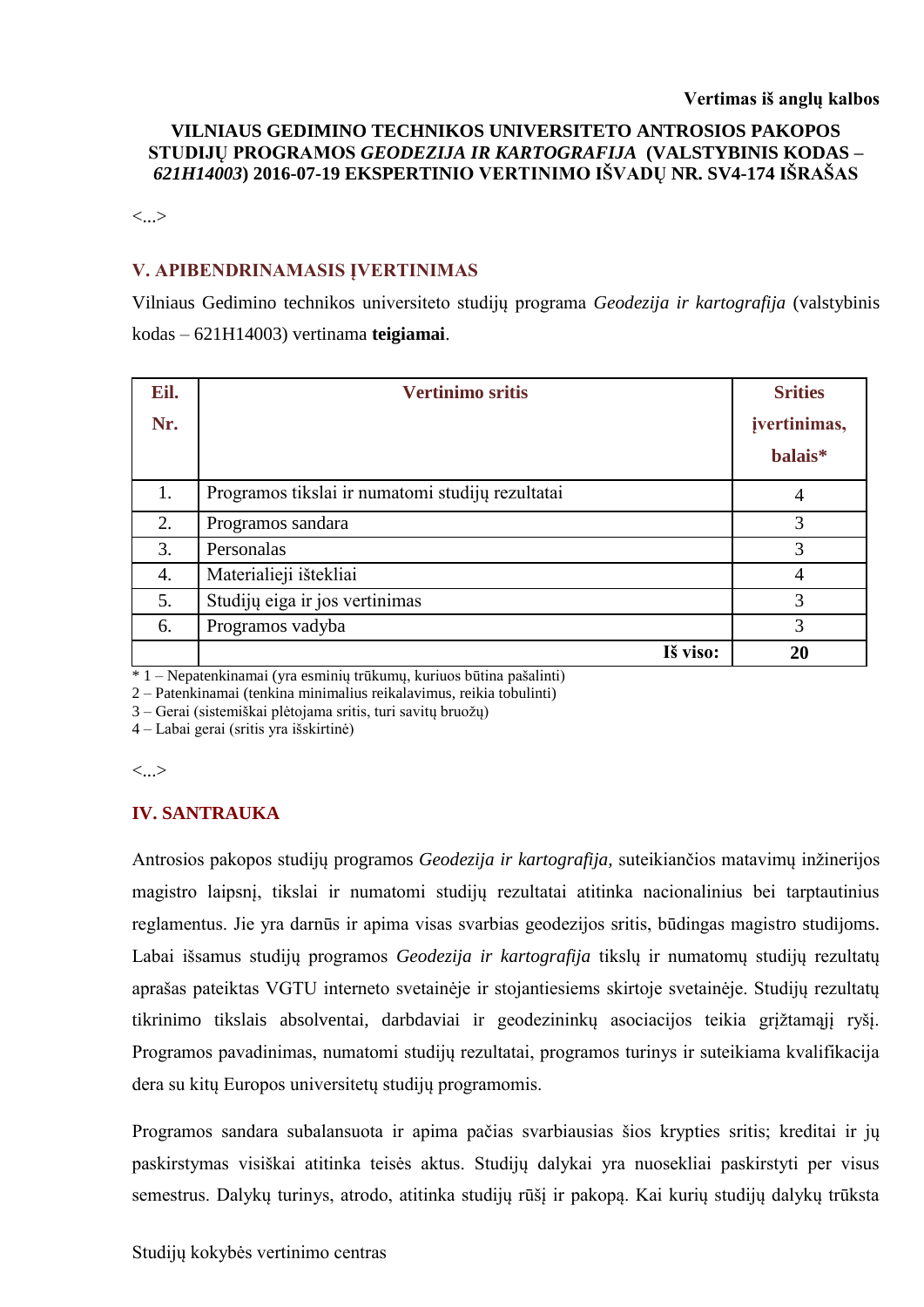arba į jų poreikį galėtų būti labiau atsižvelgta, pvz., *Nuotolinis matavimas* ir *Geografinės informacinės sistemos* (*GIS)*, o paskaitos apie duomenų modeliavimą bei modernaus programavimo kalbas turėtų būti išplėstos.

Dėstytojai atitinka teisės aktų ir kvalifikacijos reikalavimus, o pakankamas jų skaičius užtikrina numatomų studijų rezultatų įgyvendinimą ir dėstytojų kaitą. Palyginti geras dėstytojų ir studentų santykis padeda stiprinti studentų specialiuosius gebėjimus ir perduoti jiems žinias. Bet dėstytojų akademinis krūvis, atrodo, yra labai didelis, todėl nedaug laiko lieka moksliniams tyrimams. Dėstytojų profesinį tobulinimą organizuoja Geodezijos ir kadastro katedra. Studijų programos *Geodezija ir kartografija* dėstytojai dalyvauja vietos ir tarptautiniuose mokslinių tyrimų projektuose. Nors dėstytojai ir dalyvauja judumo programose, jų judumas turi būti didinamas (pvz., pagal *Erasmus*). Universitetas neteko teisės vykdyti matavimų inžinerijos srities doktorantūros studijas, nebeliko doktorantūros studentų, todėl, savaime suprantama, mažės tyrėjų skaičius. Tai gana neigiamas įvertinimas bet kuriam universitetui, ir katedra tikrai turėtų intensyviai dirbti, kad doktorantūros studijos būtų atgaivintos.

Materialieji ištekliai yra tinkami ir jų pakanka; jie atitinka visus teisės aktų reikalavimus. Iš esmės yra visa reikalinga šiuolaikinė įranga. Katedra turi kai kuriuos specialius instrumentus, kuriuos yra ne kiekviename universitete galima rasti. Šios rūšies instrumentai ypač tinka įdomiems mokslinių tyrimų projektams ir doktorantūros studijoms. Deja, dėl riboto finansavimo galimybės atnaujinti instrumentus yra nedidelės – jos galėtų būti gerinamos. Tačiau verslo partneriai remia Katedrą moderniausia įranga (pvz., dronais), kad gautų gerai darbo rinkai parengtus studentus. Universitetas suteikia studentams galimybę naudotis centrine VGTU biblioteka ir fakultetų bibliotekomis. Bibliotekoje gausu įvairių knygų, vadovėlių, periodinių leidinių, duomenų bazių ir elektroninių katalogų, kuriais galima naudotis būnant namuose. Be to, naudojama virtuali nuotolinio mokymosi sistema *Moodle*.

Priėmimo į šią studijų programą reikalavimai aiškiai apibrėžti. Per pastaruosius trejus metus studentų priėmimas buvo stabilus. Apie 80 proc. studentų, priimtų į magistrantūros studijų programą *Geodezija ir kartografija,* studijas baigė ir tapo absolventais. Magistrantūros studentai yra patenkinti studijų eiga ir šia studijų programa apskritai. Jie turi galimybių dalyvauti studentų judumo programose, bet dalyvavimo rodiklis galėtų būti aukštesnis. Studijų rezultatų vertinimo sistema skaidri ir gerai apibrėžta. Kiekvienais metais Lietuvos jaunųjų mokslininkų organizuojama konferencija "Mokslas – Lietuvos ateitis" ir nuolat veikianti Lietuvos ir Europos tinklo stotis ant pagrindinio pastato stogo yra du svarbiausi šios programos išskirtinės kokybės pavyzdžiai, labai naudingi studentų patirčiai. Daugelio absolventų profesinė veikla atitinka programos teikėjų lūkesčius.

Studijų kokybės vertinimo centras